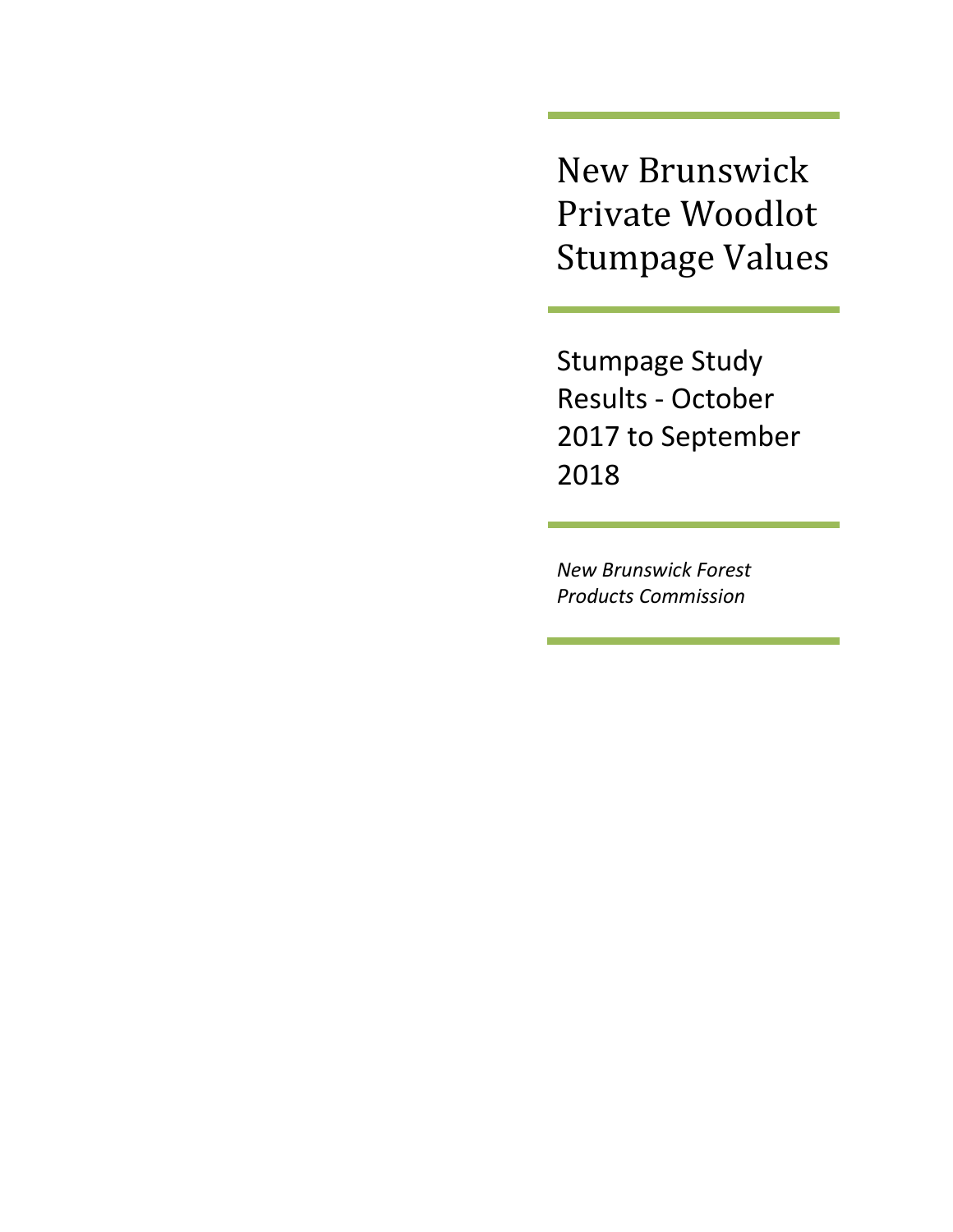# **Contents**

| What are the differences between arithmetic and weighted mean stumpage values? 16         |  |
|-------------------------------------------------------------------------------------------|--|
|                                                                                           |  |
|                                                                                           |  |
| How do mill purchased stumpage values compare to contractor purchased stumpage values? 18 |  |
|                                                                                           |  |
|                                                                                           |  |
|                                                                                           |  |
|                                                                                           |  |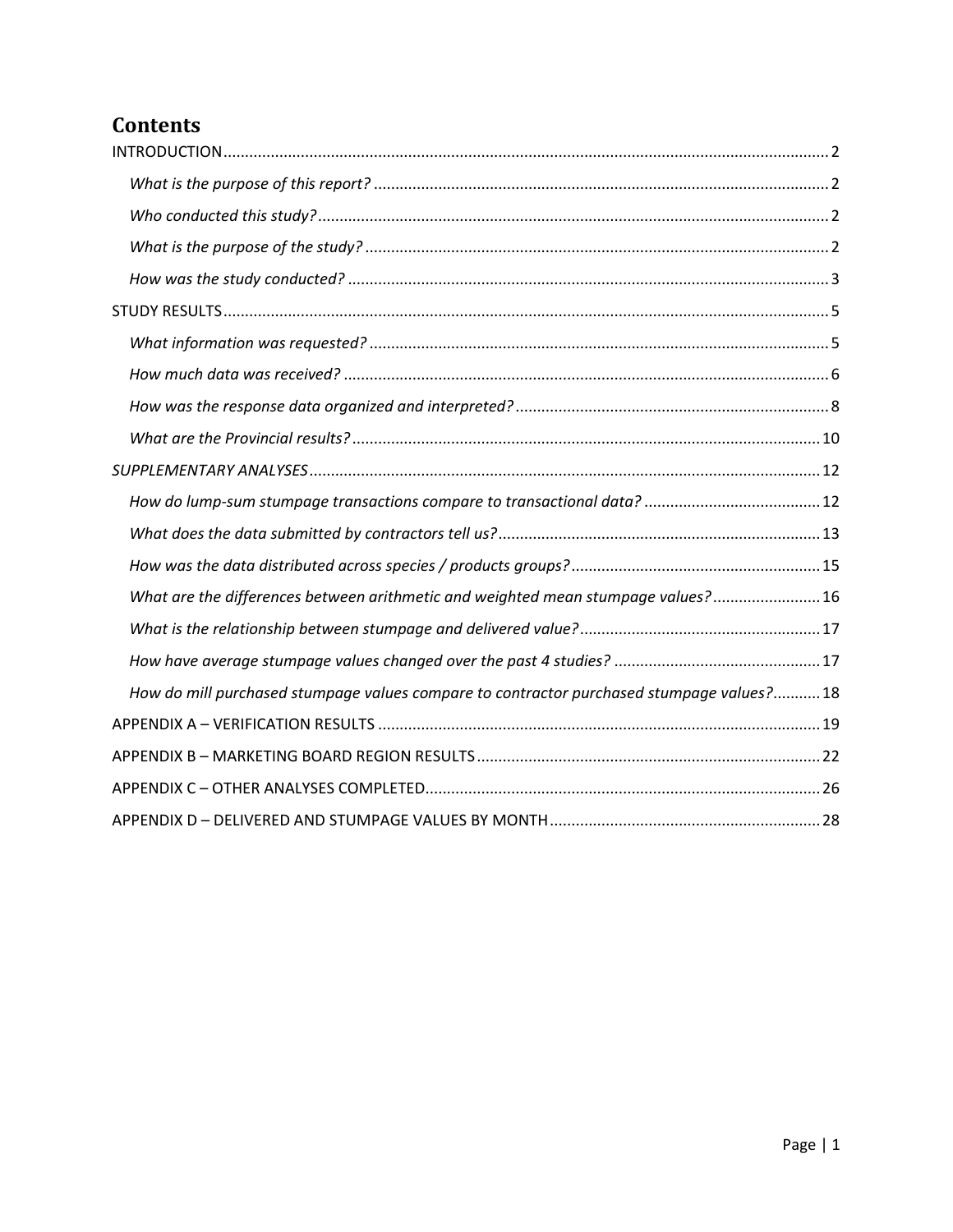## <span id="page-2-0"></span>**INTRODUCTION**

## <span id="page-2-1"></span>*What is the purpose of this report?*

This report provides the results of a study which was undertaken to determine the value of forest products in the form of standing trees on private woodlots in New Brunswick. The value of standing trees is commonly referred to as stumpage and, for the purpose of this report, is the value paid to the owner(s) of the trees by the person(s) harvesting those trees. In New Brunswick, royalties for timber harvested from Crown forests have historically been based upon the fair market value of private woodlot stumpage prices. Since 1982, the Government has conducted periodic studies of fair market stumpage values from private woodlots in New Brunswick to base the Crown royalty values upon.

### <span id="page-2-2"></span>*Who conducted this study?*

The New Brunswick Forest Products Commission (Commission) is an independent body established under the *Natural Products Act* and the *Forest Products Act*. Among the various duties of the Commission, there are two sub-sections of the *Forest Products Act* that specifically relate to this type of study:

- *11(a) to examine and consider data relevant to the production and sales of purchased primary forest products; and*
- *11(e) to conduct inquiries on the following matters with respect to primary forest products:*
	- *(i) The cost of production, distribution and transportation;*
	- *(ii) Prices, markets and systems of classification; and*
	- (iii) *Any other matter related to marketing.*

The Commission engaged PricewaterhouseCoopers, LLP (PwC) to conduct specified procedures for the validation of stumpage transaction data collected for this study. As a multinational professional services network, PwC is globally the largest firm of its kind with more than 100 years of experience in Canada, focusing on assurance, advisory and tax services for public, private, and government clients in the areas of corporate accountability, risk management, structuring and mergers, and performance and process improvement.

### <span id="page-2-3"></span>*What is the purpose of the study?*

The value of standing timber is typically referred to as stumpage. It is the value offered to a landowner by a party interested in harvesting the landowner's timber. Section 59(1) of the *Crown Lands and Forests Act* provides that royalty rates for stumpage on Crown lands shall be based on the fair market value of standing timber.

The purpose of this study is to compile a database of stumpage transactions from private woodlots in New Brunswick during a fixed period of time and, using average values of forest products in standing timber throughout the Province, determine provincial average stumpage values. Those average values can be referred to as the fair market value of standing timber.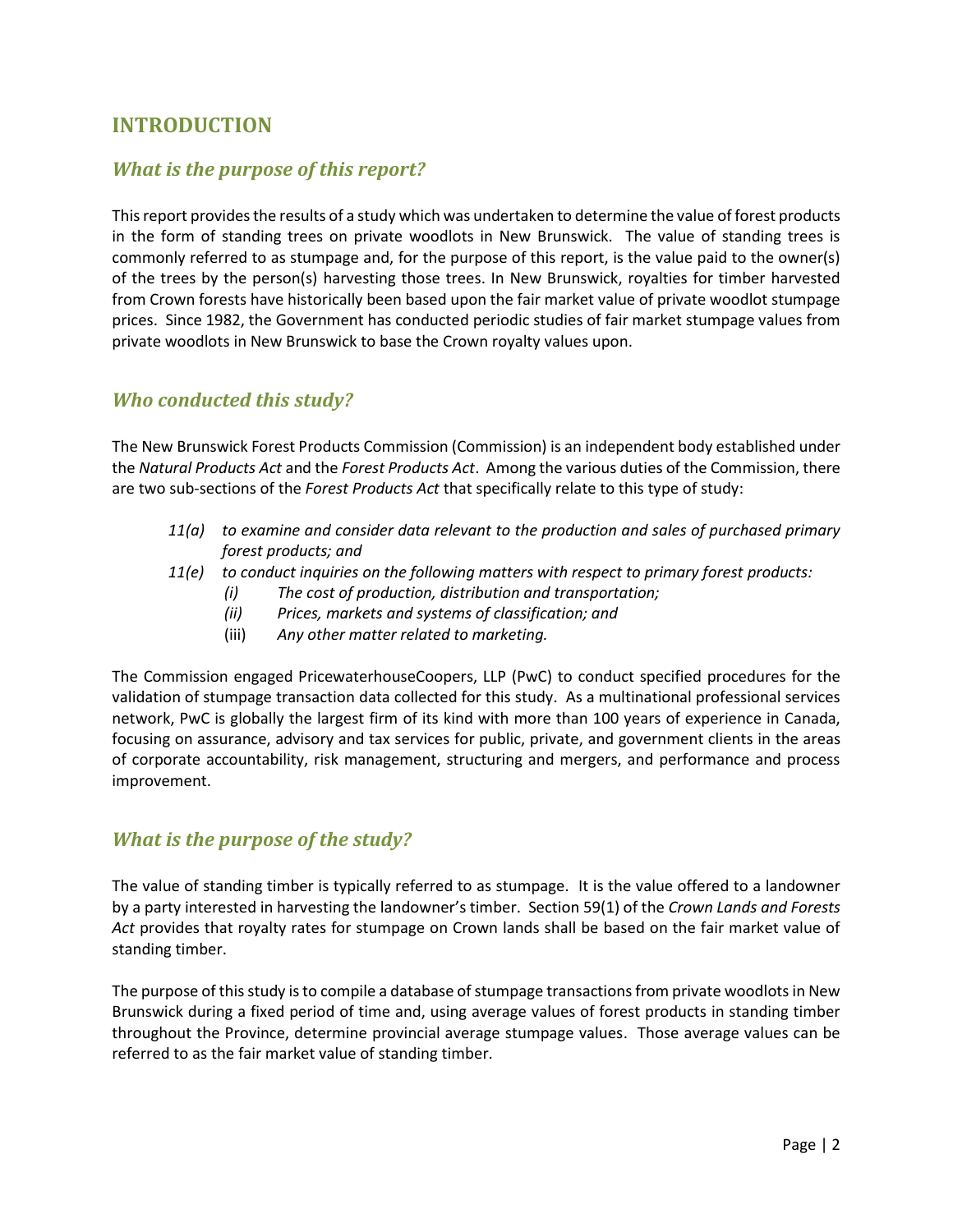There are approximately 42,000 private woodlot owners in the Province, and hundreds of purchasers, including forest products processing facilities and 200 private forestry contractors. For this study period, stumpage data was collected from over 500 private woodlots around the Province, including detailed stumpage sale data from over 16,000 transactions. Timber from private woodlots is also shipped to, and imported from, neighboring Canadian provinces such as Nova Scotia and the United States, but principally the state of Maine. The free inflow and outflow of wood products impact prices that private woodlot owners are paid for stumpage in New Brunswick.

Private woodlots represent almost thirty percent (30%) of the Province's forested land and were the source of approximately 1.8 Million cubic meters of forest products during the study period. When combined with the estimated 500,000 cubic meters of annual hardwood firewood production from private woodlots, this represents eighty-nine percent (89%) of the sustainable annual allowable cut that was recommended in the 2012 *Private Forest Task Force Report* commissioned by the New Brunswick Government.

During the study period eighty-four percent (84%) of the forest products produced from private woodlots were processed by mills in New Brunswick, with the remaining volume shipped to other provinces or countries. Approximately ninety percent (90%) of private woodlot stumpage purchases were made by third-party forestry contractors, with the remainder purchased by mills. Combined, privately owned industrial forest land and private woodlots represent approximately fifty percent (50%) of the forested land and production of primary forest products in the province.

The value of standing trees to the landowner is based on several factors. These factors can be categorized in four (4) general ways:

- 1. market/macro-economic factors (e.g., finished product value, import/exports, exchange rates),
- 2. land/forest conditions (e.g., tree size, terrain),
- 3. landowner policies/standards (e.g., harvest treatments, tree utilization expectations), and
- 4. operational efficiencies (e.g., road infrastructure, distance to mill, job size)

The value of stumpage on any one woodlot can be dependent upon these and other factors and can therefore vary throughout the Province. The objective of this study is to generate statistically accurate average values for stumpage sold from private woodlots in the Province for the twelve-month period between October 2017 and September 2018.

### <span id="page-3-0"></span>*How was the study conducted?*

From the mid-1980s until the present study, the Department of Natural Resources and Energy Development (NRED) determined fair market values based on periodic surveys of private land stumpage transactions in New Brunswick and the greater Maritime region. Such surveys were conducted because of the legal requirement that all royalty rates for stumpage on Crown lands be based on the fair market value of the standing timber. The surveys were conducted by independent consultants, such as AGFOR Inc. and Nortek Resource Solutions Inc., using the available means of collecting information and data at the time. Information from individual private woodlot owners was provided to independent consultants on a confidential basis and was subject to verification. The surveys were conducted every two to five years with Crown stumpage rates indexed to lumber prices in the interim years.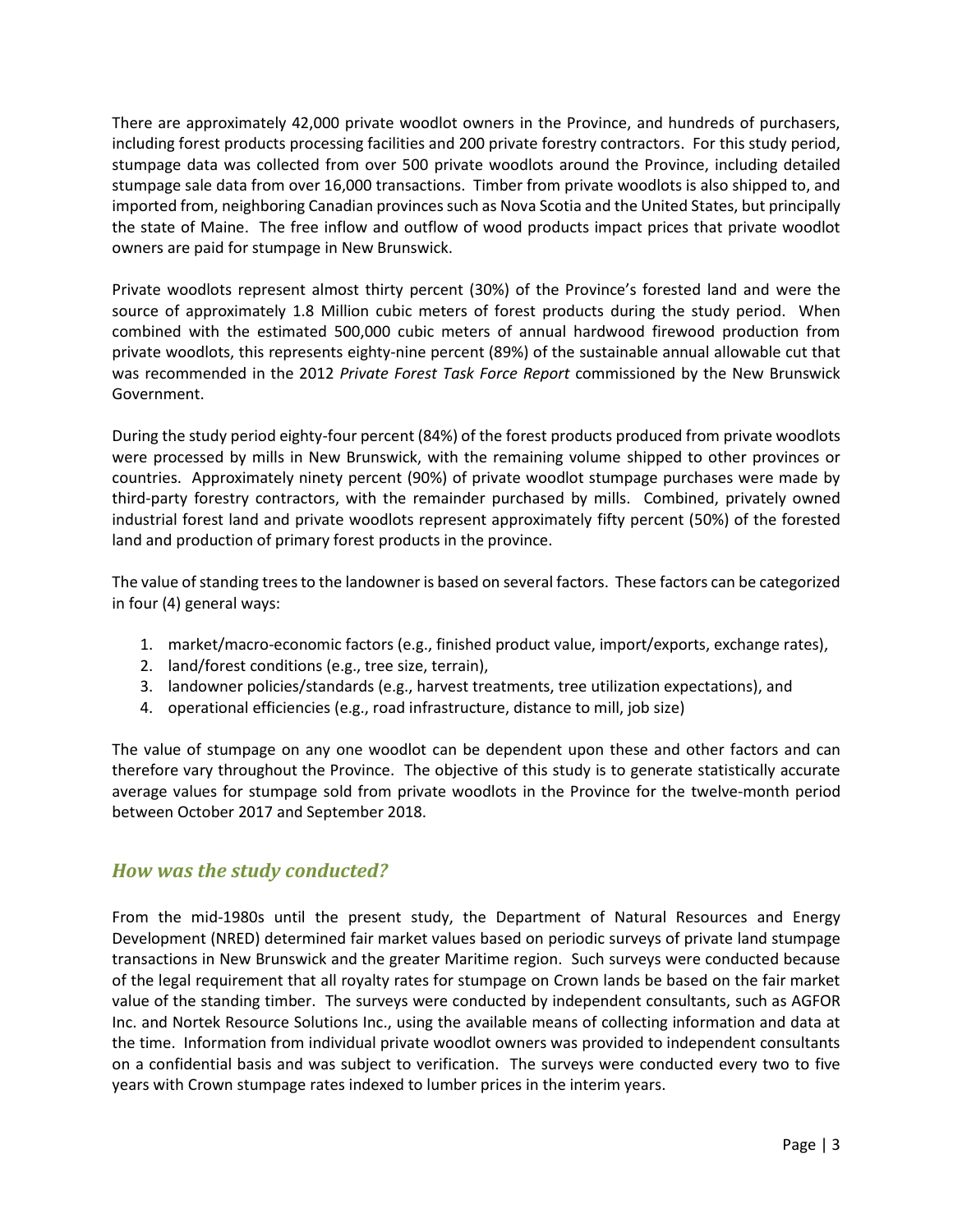The Commission was engaged in the fall of 2015 by NRED to develop an enhanced stumpage study methodology in collaboration with PricewaterhouseCoopers, LLC. The methodology utilized in the study is detailed in a report titled 'New Brunswick Private Woodlot Stumpage Values – Stumpage Study Methodology', dated July 2016. This report is the result of the fourth annual compilation of stumpage values by the Commission.

Utilizing advances in information technology and record keeping, the Commission's authority to obtain relevant information, and the improved services offered by Forest Products Marketing Boards, the present study implements improvements to make the collection and analysis of private stumpage data even more robust. These include the following:

- 1. Employing the Commission to conduct the study, as an entity that possesses legal authority to collect the type of data required. Based upon the legal authority, the Commission requires all relevant parties to provide the necessary information.
- 2. Requiring parties involved in stumpage transactions to participate. By requiring parties to participate, the system will not be voluntary. It will be mandatory, ensuring comprehensive data collection.
- 3. Standardizing the data collection process. By standardizing the data collection process, the Commission will enhance the quality of the data and eliminate inconsistent record-keeping.
- 4. Having a third-party auditor verify transactions, assess the quality of reporting, and ensure valid methodologies. This ensures fair and impartial methodologies, information gathering and accuracy of data. This is an important element of the enhanced system.
- 5. Applying sound statistical analysis. This is important to ensure the data is interpreted properly to avoid uncertainty in the results.
- 6. Creating a goal of compiling a robust dataset of private woodlot, product-specific stumpage transaction prices in the Province. By creating a complete dataset of the product-specific transactions that can be updated monthly when fully implemented, the Commission will be able to evaluate stumpage markets on a more frequent basis.
- 7. Increasing the scope of information gathered from each transaction, including transaction specific identifiers such as transportation certificate number, load scale slip number, property identification number, volume, unit of measure, stumpage value and gross delivered value. This provides the Commission with significantly more information, permitting increased analysis and verification.
- 8. Enabling the Commission to more frequently analyze stumpage values to ensure that the information reflects current private market conditions. This allows the Commission to calculate FMVs on an annual basis.

The submitted data was treated with high confidentiality and a version of each submission remains on file with the Commission in its original form. When the data was added to the database, the transactions were assigned a number code in order to provide reference to the respondent for data validation purposes while ensuring anonymity.

As previously mentioned, to verify the transaction level data that was collected for this study, the Commission engaged PwC to carry out the specified procedures developed for the study. The results of the data verification process are found in Appendix A.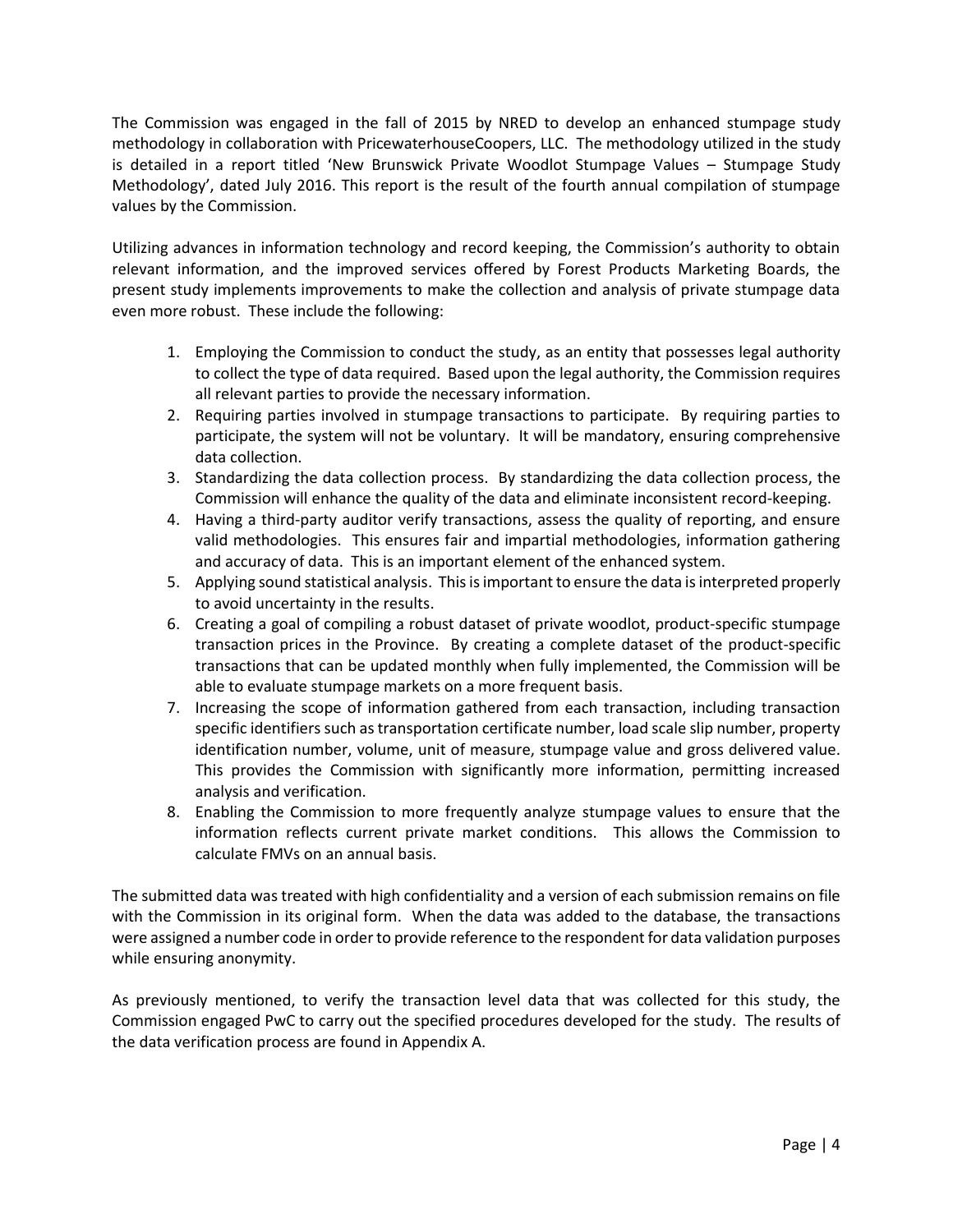## <span id="page-5-0"></span>**STUDY RESULTS**

## <span id="page-5-1"></span>*What information was requested?*

The analysis in the stumpage study conducted by the Commission in 2016 was based on details of transactions where wood originating from a private woodlot was harvested and sold as product specific and transaction-based stumpage. The same information was requested from previous respondents for the time period of October 1, 2017 to September 30, 2018. Product specific and transaction-based stumpage means that a monetary exchange was transacted between a woodlot owner and the person(s) conducting the harvesting of timber on the woodlot owner's land on the basis of an individual load or part thereof. Seven of the eight respondents from the previous study provided transaction-based data for the new study period. One of the previous respondents did not conduct or administer private woodlot stumpage operations during the new study period. The requested information is shown in Table 1 below.

| Table 1. Data collected by the Commission from Boards and Forest Product Processing Facilities. |  |  |
|-------------------------------------------------------------------------------------------------|--|--|
|-------------------------------------------------------------------------------------------------|--|--|

| Data Field              | Description / Purpose                                                                                         |
|-------------------------|---------------------------------------------------------------------------------------------------------------|
|                         | Transportation certificate number for the transaction – one of two possible methods of linking the            |
| TC#                     | transaction to stumpage paid to the woodlot owner for the transaction.                                        |
|                         | Load or Scale slip number for the transaction - one of two possible methods of linking the transaction to     |
| Load Slip #             | stumpage paid to the woodlot owner for the transaction.                                                       |
| Date                    | Date that the transaction occurred (delivery or scale date).                                                  |
|                         | Property Identification number for the private woodlot from which the transaction originated. This            |
|                         | information is used for two purposes, first for Commission staff to verify that the property is a valid       |
|                         | private woodlot; secondly to allow for Commission staff to assign the map grid number within which the        |
|                         | private woodlot is located. The Department of Natural Resources (DNR) map grid location is used to            |
| PID#                    | assign a transportation distance for each transaction.                                                        |
|                         | Species of the forest products sold. This is to be used as the primary sorting field for the various timber   |
|                         | classes. Species is also used to establish the appropriate conversion factor to convert the volume to solid   |
| <b>Species</b>          | cubic meters.                                                                                                 |
|                         | Product of the forest products sold. This is used as the secondary sorting field for the various timber       |
|                         | classes, or an indication of treelength (denoting a full-length felled tree with multiple timber classes such |
|                         | as sawlog, studwood, etc.). Product is also used to establish the appropriate conversion factor to convert    |
| Product                 | the volume to solid cubic meters.                                                                             |
|                         | Volume of the transaction as verifiable by the TC# or load slip #. It is used as the primary factor in        |
| Volume                  | converting the volume to solid cubic meters.                                                                  |
|                         | Unit of measure used to quantify the volume of the transaction at the destination. Unit of measure is         |
| Unit of Measure         | used to establish the appropriate conversion factor to convert the volume to solid cubic meters.              |
| <b>Destination Mill</b> | Delivery destination of the wood products in each transaction.                                                |
| Stumpage Paid           | Gross dollar (\$) value paid to the woodlot owner for the transaction.                                        |
| <b>Delivered Value</b>  | Gross dollar (\$) value of the transaction delivered at the mill gate.                                        |
| <b>MB</b> Region        | Forest Products Marketing Board region within which the harvesting occurred for each transaction.             |

One of the objectives of the current study was to expand upon the sample volume of data collected while also improving the regional representation of data from around the Province. To accomplish this objective, the Commission developed and distributed a questionnaire to 88 private forestry contractors. The questionnaire consisted of two forms for the respondents to complete and return; one for transaction-based stumpage agreements and the other for lump-sum stumpage transactions that occurred during the study period. For transaction (product) based stumpage agreements, contractors were requested to supply summaries of the rates paid for the various products and the volume of the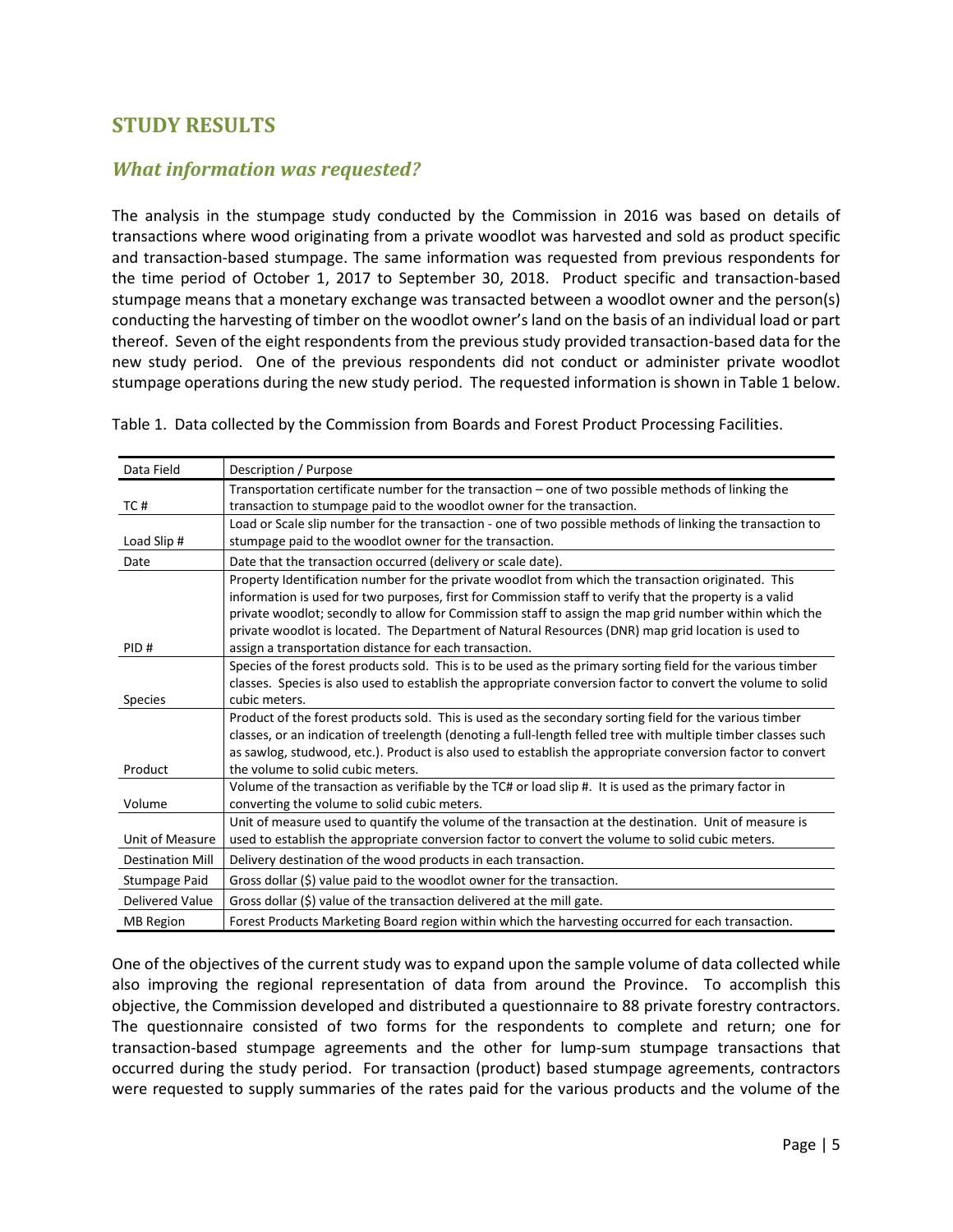products that were harvested by woodlot. For lump-sum agreements, contractors were requested to supply summaries of the lump-sum value paid for the wood harvested and the volumes of the various products that were harvested by woodlot.

## <span id="page-6-0"></span>*How much data was received?*

The three data types were received, compiled and stored in separate databases. For each data type, the Commission was able to sort the data by species/product group and calculate the total volume represented in each. Table 2 summarizes the total volume by species/product group received in each data type.

| Volume of Data Collected (m3) |               |                          |                           |         |  |
|-------------------------------|---------------|--------------------------|---------------------------|---------|--|
| Species/Product*              | Transactional | Contractor<br>Stumpage** | Contractor Lump-<br>Sum** | Total   |  |
| <b>CEDSAW</b>                 | 5,645         | 718                      | 147                       | 6,510   |  |
| <b>HWDPW</b>                  | 142,993       | 22,873                   | 1,386                     | 167,252 |  |
| <b>HWDSL</b>                  | 1,794         | 159                      | 16                        | 1,969   |  |
| <b>OSRWB</b>                  | 123           |                          | $\overline{\phantom{a}}$  | 123     |  |
| OSSL                          | 6,315         | 791                      | $\overline{\phantom{a}}$  | 7,106   |  |
| <b>PISL</b>                   | 5,563         | 155                      | $\overline{\phantom{a}}$  | 5,718   |  |
| <b>SPFRWB</b>                 | 100,744       | 17,164                   | 1,151                     | 119,059 |  |
| <b>SPFSL</b>                  | 78,772        | 8,956                    | 3,139                     | 90,867  |  |
| <b>SPFST</b>                  | 144,552       | 33,397                   | 3,288                     | 181,237 |  |
| <b>SPFTL</b>                  | 8,251         |                          | $\overline{\phantom{a}}$  | 8,251   |  |
| <b>TOTALS</b>                 | 494,752       | 84,213                   | 9,127                     | 588,092 |  |

Table 2. Total volume represented from each data type received in the study by species/product group.

*\* - See Table 5 for explanation of species and products terms used.*

*\*\* - Contractor data collected was at woodlot level detail (i.e. not transaction level) and does not overlap with transactional data.*

The Commission also determined the total production volume of private woodlot forest products during the study period using reporting that is regularly filed with the Commission by the seven Forest Products Marketing Boards. It is known that a certain percentage of private woodlot production is conducted by owners/operators (i.e. producers who own the woodlot from which the products are being harvested). Historically, the Forest Products Marketing Boards estimated that 20% of the total annual production is conducted by individuals harvesting their own timber (i.e. No stumpage agreement).

To determine a more accurate response to that question, the Commission collected transaction level data from each of the seven Forest Products Marketing Boards within an earlier study period and determined the number of transactions where the woodlot owner was the producer of the forest products. As a result, the Commission determined that 27% of the private woodlot transactions in the Province were conducted by the owner of the wood. Consequently, the Commission has resolved that 73% of the total production is conducted under some form of a stumpage agreement between the owner and the harvester of the wood. Using that proportion, the total production numbers and stumpage harvest levels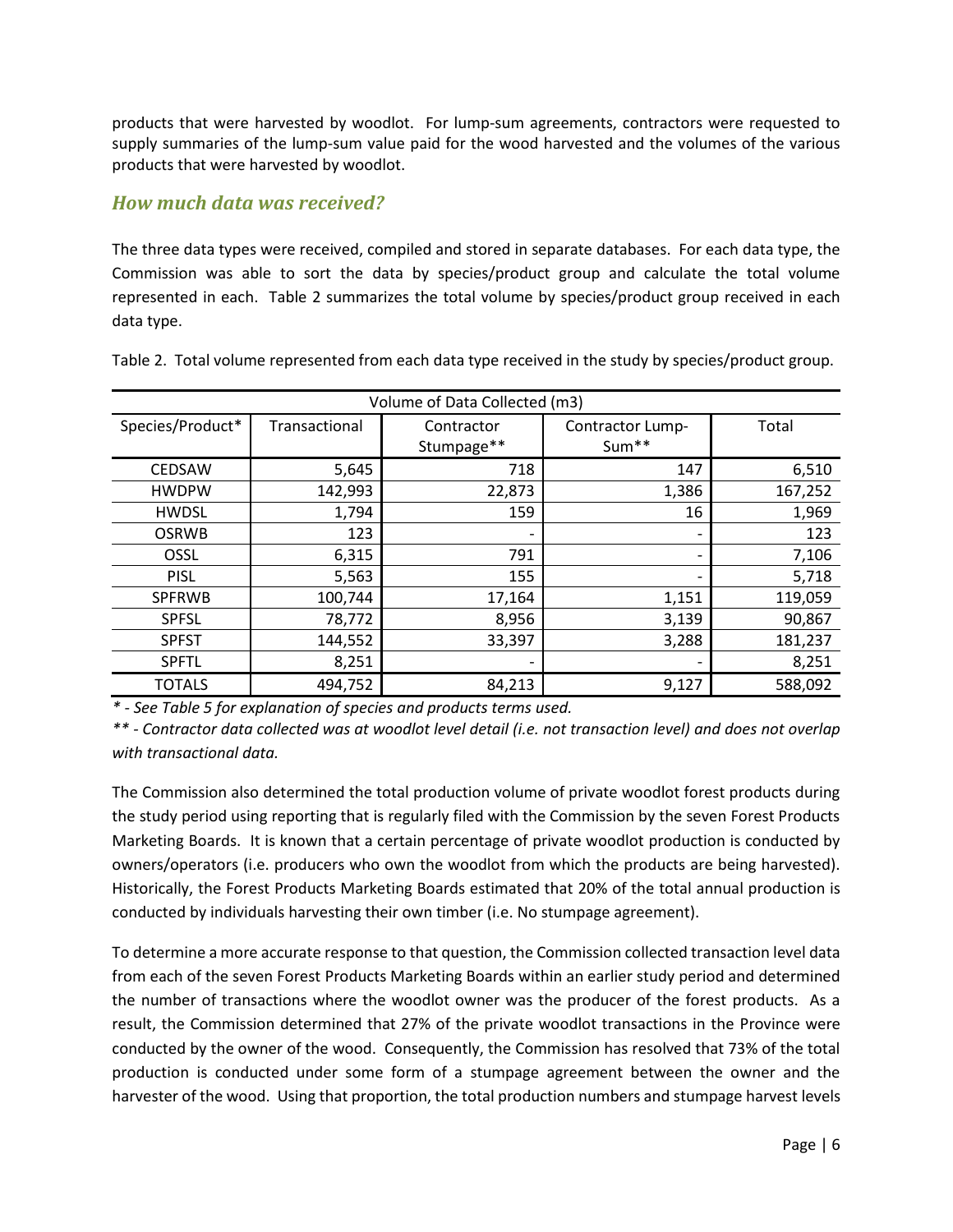could then be used to evaluate the proportions that the collected data represented. Table 3 summarizes total production, estimated stumpage harvest levels compared to the volume of data collected by species/product group.

| Species/Product<br>Group | <b>Total Production</b><br>(m3) | Stumpage Harvest<br>$(m3) *$ | Data Collected<br>(m3) | % of Stumpage<br>Harvest |
|--------------------------|---------------------------------|------------------------------|------------------------|--------------------------|
|                          |                                 |                              |                        |                          |
| <b>CEDSAW</b>            | 29,080                          | 21,228                       | 6,510                  | 31%                      |
| <b>HWDPW</b>             | 530,392                         | 387,186                      | 167,252                | 43%                      |
| <b>HWDSL</b>             | 28,148                          | 20,548                       | 1,969                  | 10%                      |
| <b>OSRWB</b>             | 3,315                           | 2,420                        | 123                    | 5%                       |
| <b>OSSL</b>              | 19,339                          | 14,117                       | 7,106                  | 50%                      |
| <b>PISL</b>              | 14,526                          | 10,604                       | 5,718                  | 54%                      |
| <b>SPFRWB</b>            | 283,652                         | 207,066                      | 119,059                | 57%                      |
| <b>SPFSL</b>             | 278,915                         | 203,608                      | 90,867                 | 45%                      |
| <b>SPFST</b>             | 556,675                         | 406,373                      | 181,237                | 45%                      |
| <b>SPFTL</b>             | 29,263                          | 21,362                       | 8,251                  | 39%                      |
| <b>TOTALS</b>            | 1,773,305                       | 1,294,512                    | 588,092                | 45%                      |

Table 3. Total production, estimated stumpage harvest levels and volume of data collected from New Brunswick private woodlots.

*\* - Calculated as 73% of total private woodlot production*

The level of detail in the current submitted data was such that the Commission was able to determine prices paid for the species/product groups within each woodlot. By assuming that each woodlot represents a stumpage agreement, combined with the species/product pricing associated within each agreement, the Commission was able to align the study data with metrics that were used in past surveys. This enabled the Commission to conduct a direct comparison between the current study response level and those of previous surveys. Table 4 provides a comparison of the response level from the current study to the previous five (5) surveys where stumpage agreements and price points were used as the metrics.

Table 4. Response levels: current study vs. previous five (5) studies completed.

| <b>Report Period</b>  | <b>Stumpage Agreements</b> | <b>Price Points</b> |
|-----------------------|----------------------------|---------------------|
| Oct 2017 to Sept 2018 | 567                        | $3,872*$            |
| Oct 2016 to Sept 2017 | 509                        | 3,383               |
| Oct 2015 to Sept 2016 | 655                        | 5,167               |
| Oct 2014 to Sept 2015 | 461                        | 2.650               |
| December 2013         | 102                        | 741                 |
| June 2011             | 156                        | 716                 |

*\* Number of stumpage agreements and price points are affected by the size of harvest jobs, number of participants who purchased or administered stumpage agreements, and overall production levels.*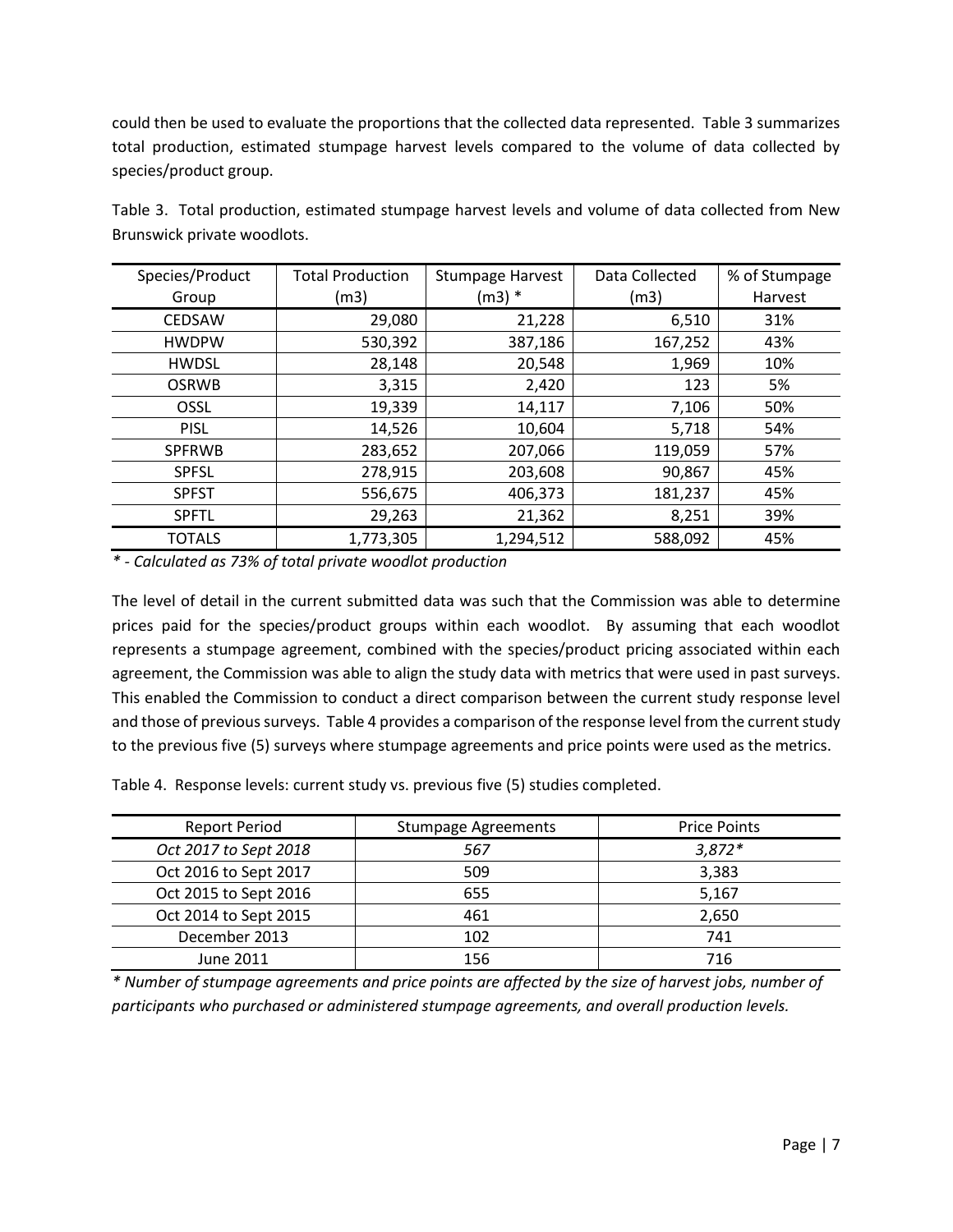## <span id="page-8-0"></span>*How was the response data organized and interpreted?*

To establish species product groups, the Commission adopted an approach to group species and/or products that would be most likely applied in the establishment of stumpage agreements between a woodlot owner and the person wishing to harvest an owner's trees. The Commission also considered species/product groups that were likely to be used for Crown timber harvests. Table 5 is a summary of the various species and product groups that were used to analyze stumpage values in this study.

| <b>SPECIES</b><br><b>PRODUCT</b> |                    | <b>GROUP</b> |  |
|----------------------------------|--------------------|--------------|--|
| <b>CEDAR</b>                     | SAWLOG             |              |  |
| <b>CEDAR</b>                     | <b>STUD</b>        | CEDSAW       |  |
| <b>CEDAR</b>                     | <b>SHINGLEWOOD</b> |              |  |
| <b>CEDAR</b>                     | TREELENGTH         |              |  |
| <b>POPLAR</b>                    | <b>CHIPS</b>       |              |  |
| <b>HARDWOOD</b>                  | <b>CHIPS</b>       | <b>HWDPW</b> |  |
| <b>HARDWOOD</b>                  | PULPWOOD           |              |  |
| <b>POPLAR</b>                    | PULPWOOD           |              |  |
| <b>HARDWOOD</b>                  | SAWLOG             | <b>HWDSL</b> |  |
| <b>MIXED</b>                     | <b>BIOMASS</b>     | <b>MXDBM</b> |  |
| <b>RED PINE</b>                  | PULPWOOD           |              |  |
| <b>HEMLOCK</b>                   | PULPWOOD           | OSRWB**      |  |
| <b>WHITE PINE</b>                | PULPWOOD           |              |  |
| TAMARACK                         | PULPWOOD           |              |  |
| <b>RED PINE</b>                  | SAWLOG             |              |  |
| TAMARACK                         | SAWLOG             | OSSL         |  |
| <b>HEMLOCK</b>                   | SAWLOG             |              |  |
| <b>WHITE PINE</b>                | SAWLOG             | <b>PISL</b>  |  |
| SPF*                             | <b>ROUNDWOOD</b>   |              |  |
|                                  | <b>BIOMASS</b>     |              |  |
| SPF*                             | <b>CHIPS</b>       | SPFRWB**     |  |
| SPF*                             | PULPWOOD           |              |  |
| SPF*                             | SAWLOG             | <b>SPFSL</b> |  |
| SPF*                             | <b>STUD</b>        | <b>SPFST</b> |  |
| SPF*                             | <b>TREELENGTH</b>  | <b>SPFTL</b> |  |

Table 5. Species and Products groups used in the study.

*\* SPF = Spruce, Fir, Jack Pine*

*\*\* RWB = Round wood biomass, including pulpwood and chips produced at the harvest site.*

Often, in larger collections of data, values that are significantly higher or lower than the average are commonly referred to as outliers. Outliers can sometimes indicate faulty data, flawed procedures or cases where data is influenced by unknown or abnormal factors. Within the two largest datasets (transactional and contractor stumpage), the Commission explored methods by which to identify and deal with outliers.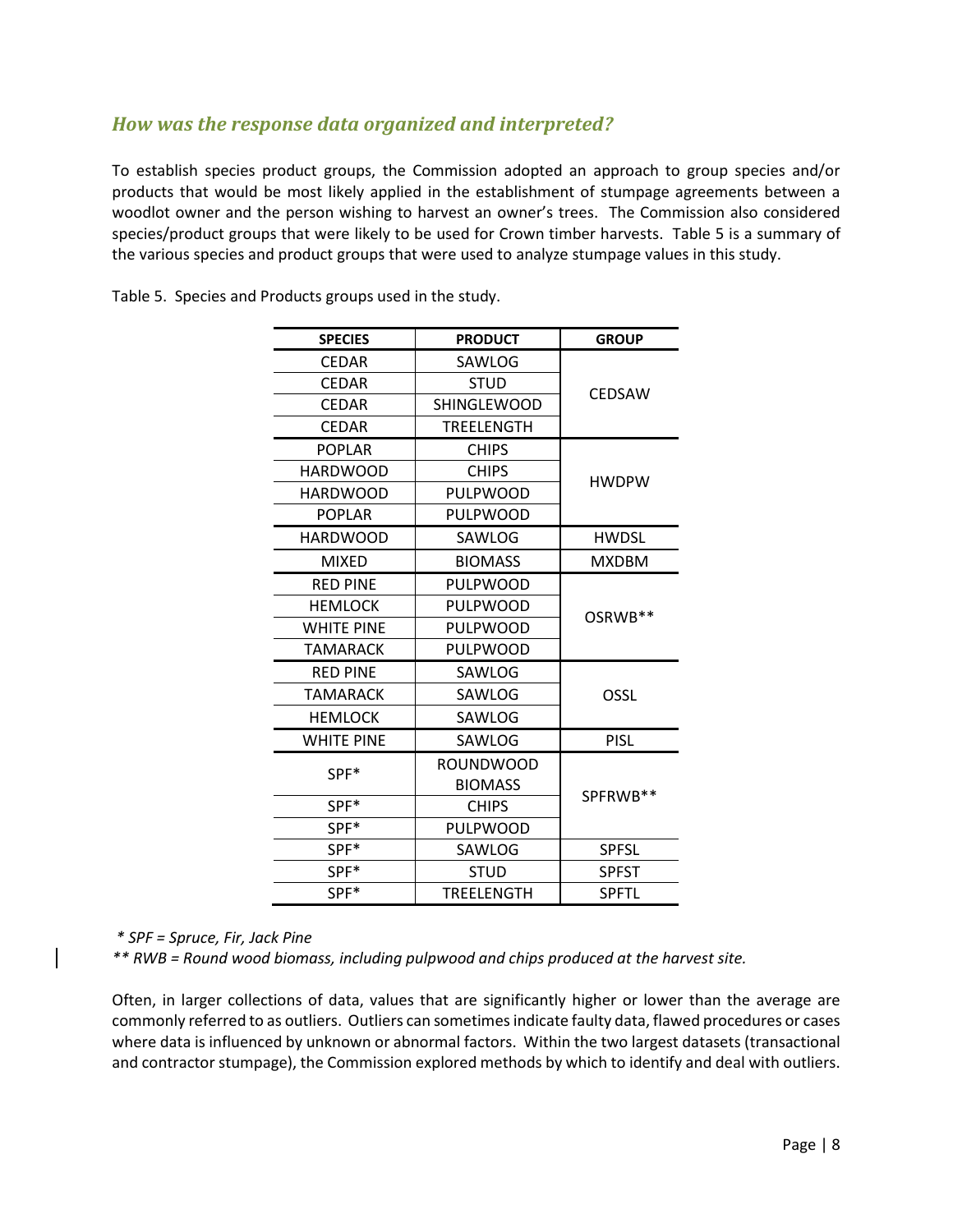Ultimately, the Commission applied the approach used in its previous study period. This approach consists of sorting the stumpage values (\$/m3) from lowest to highest for each species/product group. Once values were sorted, transactions located below the fifth  $(5<sup>th</sup>)$  and above the ninety-fifth  $(95<sup>th</sup>)$  percentiles were identified and excluded from the statistical calculations for each species/product group.

Once the outliers were identified for exclusion, a number of statistical calculations were performed. The primary objective of the study was to determine the mean or average stumpage value of the various species/product groups for the Province. In past surveys, a variety of methods were used to calculate the average stumpage value, such as weighted averages, simple arithmetic mean, or interquartile mean. The descriptive statistics calculated for the species/product groups are detailed in Table 6 below.

| <b>Statistic</b>                                                                                                                                                                                                                                                                                                                                                                                                                                                                                                           | <b>Description</b>                                                                                                                                                                                                                                               |  |  |  |  |
|----------------------------------------------------------------------------------------------------------------------------------------------------------------------------------------------------------------------------------------------------------------------------------------------------------------------------------------------------------------------------------------------------------------------------------------------------------------------------------------------------------------------------|------------------------------------------------------------------------------------------------------------------------------------------------------------------------------------------------------------------------------------------------------------------|--|--|--|--|
| Species/Product                                                                                                                                                                                                                                                                                                                                                                                                                                                                                                            | Grouping of the species and products for a timber class to be described.                                                                                                                                                                                         |  |  |  |  |
| Simple arithmetic mean is the sum of the values in a numeric data field divided<br>by the number of records found in that data field. In the case of this study, the<br>field of interest was the stumpage value expressed in dollars per cubic meter<br>Mean<br>$(\frac{\xi}{m}$ ]. For each species/product group, the stumpage values per cubic meter<br>for each transaction were totaled and divided by the number of transactions in<br>the group. This method was also used for the Maine report referred to above. |                                                                                                                                                                                                                                                                  |  |  |  |  |
| <b>Standard Deviation</b>                                                                                                                                                                                                                                                                                                                                                                                                                                                                                                  | For each species/product group the standard deviation was calculated as an<br>indicator of the variability of the data. Standard deviation is a number used to<br>tell how measurements for a group are spread out from the average (mean) or<br>expected value. |  |  |  |  |
| Minimum                                                                                                                                                                                                                                                                                                                                                                                                                                                                                                                    | Lowest stumpage value (\$/m3) within the species/product groups.                                                                                                                                                                                                 |  |  |  |  |
| Maximum                                                                                                                                                                                                                                                                                                                                                                                                                                                                                                                    | Highest stumpage value $(\frac{2}{m}3)$ within the species/product groups.                                                                                                                                                                                       |  |  |  |  |
| Response Volume                                                                                                                                                                                                                                                                                                                                                                                                                                                                                                            | Total volume (m3) of the transactions in the collected data for each<br>species/product group.                                                                                                                                                                   |  |  |  |  |
| Number of Data<br>Points                                                                                                                                                                                                                                                                                                                                                                                                                                                                                                   | Total number of data points used to conduct the calculations.                                                                                                                                                                                                    |  |  |  |  |
| Confidence Interval                                                                                                                                                                                                                                                                                                                                                                                                                                                                                                        | When calculating a mean using the response data, the confidence interval is the<br>range of values within which there is a certain percentage of confidence that<br>the true mean falls within.                                                                  |  |  |  |  |

Table 6. Summary of descriptive statistics calculated for the species/product groups.

The Commission used the same formula used in the previous study to calculate confidence intervals for each species/product group, as follows:

Confidence interval =  $\mu \pm Z_{\alpha/2}$ \*(s/vn) Where:  $\mu$  = mean of stumpage / m3  $Z_{\alpha/2}$  = Z $\alpha/2$  is the critical value of the Normal distribution at  $\alpha/2$ 99% Confidence Level -  $Z\alpha/2$  = 2.575 s = standard deviation n = total # of data points in the response data

It should be noted that due to the robustness of the dataset, the Commission was able to apply a significant confidence level of ninety-nine percent (99%) for these calculations. This means that if a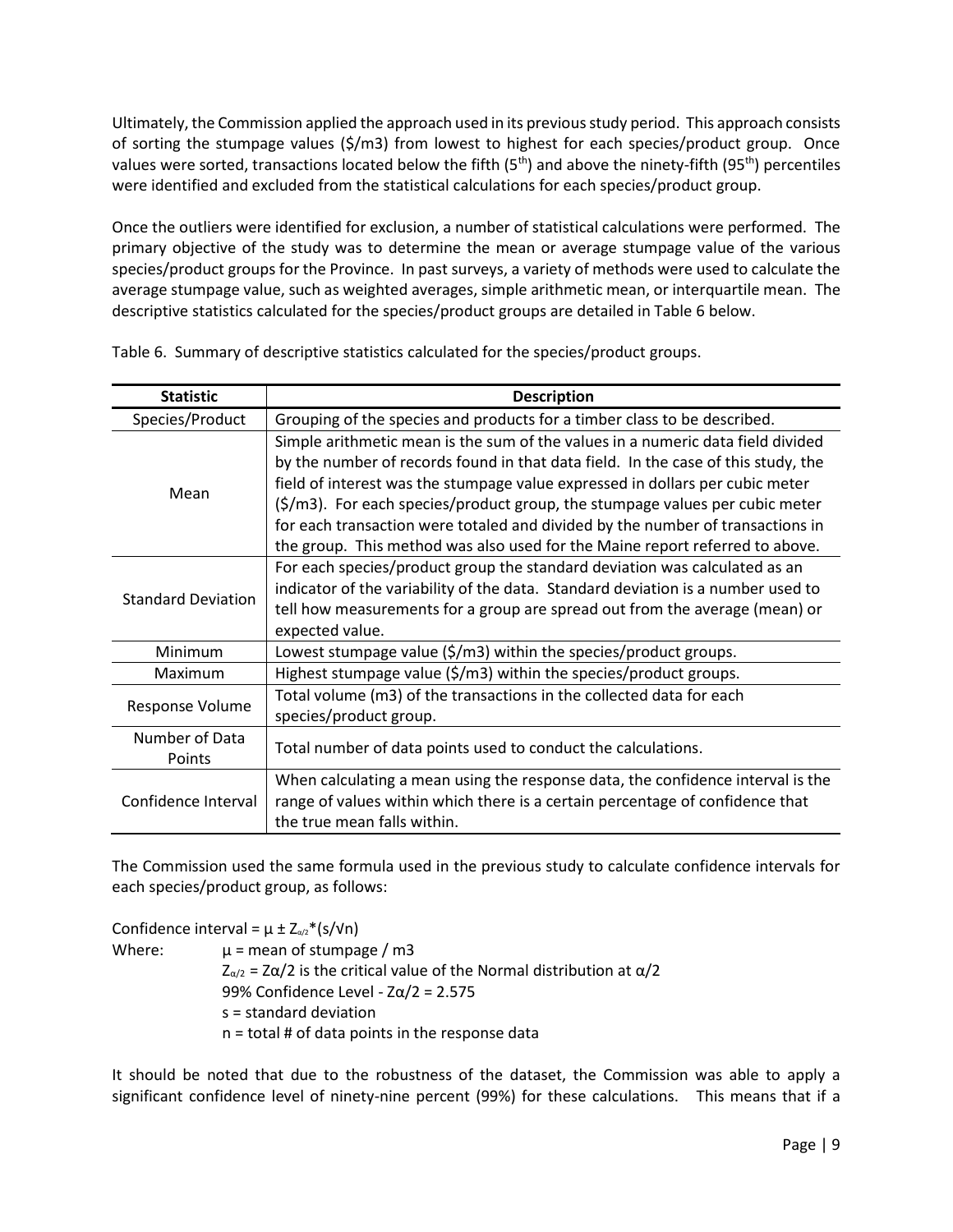response of equal size were collected in a separate study, there would be a ninety-nine percent (99%) probability that the result would fall within the confidence interval either above or below the mean.

Response size and variability are two of the most influential factors when considering confidence level and calculating confidence interval, also known as margin of error. Standard deviation (or standard error) is an indicator of the variability of the data received. The Commission tested the impact of increased standard deviation and decreased response sizes to gauge the reliability of the data and confidence interval calculations. For example, if the standard deviation of SPFST stumpage was doubled to \$6.22, the impact on confidence interval would result in an increase of plus or minus \$0.13/m<sup>3</sup>. For the same group, reducing the response size to one quarter of the actual response size would have the same effect.

For this reason, the Commission can be confident that the sample sizes are more than adequate to give a reasonable representation of the stumpage values being paid for primary forest products on private woodlots in New Brunswick. This is especially true in the case of the species products groups that are produced most in terms of volume, such as SPFRWB, SPFSL, SPFST, and HWDPW, where the confidence intervals (margins of error) are typically less than plus or minus 2% of the mean stumpage value.

### <span id="page-10-0"></span>*What are the Provincial results?*

In the Commission's previous study, the Provincial Weighted Mean was chosen by the Commission to reflect the fair market value of primary forest products harvested from private woodlots in New Brunswick. The Commission still analyzes the arithmetic mean of the species/products groups as part of that work. Table 7 summarizes the statistics calculated for each species/product group specific to the arithmetic mean that is used as part of the study.

| Species/<br><b>Product</b><br>Group | Provincial<br>Mean<br>$(\frac{\xi}{m^3})$ | <b>Standard</b><br><b>Deviation</b> | <b>Minimum</b><br>$(\frac{\xi}{m^3})$ | <b>Maximum</b><br>$(\frac{\xi}{m^3})$ | Response<br>Volume<br>(m <sup>3</sup> ) | Total<br><b>Harvest</b><br>Volume $(m^3)$ | Confidence<br>Interval*<br>$(5/m^3)$ |
|-------------------------------------|-------------------------------------------|-------------------------------------|---------------------------------------|---------------------------------------|-----------------------------------------|-------------------------------------------|--------------------------------------|
| <b>CEDSAW</b>                       | \$19.33                                   | 4.85<br>Ś.                          | Ś.<br>5.85                            | \$31.48                               | 5,694                                   | 29,080                                    | $±$ \$ 0.84                          |
| <b>HWDPW</b>                        | Ś<br>9.95                                 | Ś.<br>4.00                          | Ś.<br>2.34                            | \$18.94                               | 144,862                                 | 530,392                                   | $±$ \$ 0.16                          |
| <b>HWDSL</b>                        | \$24.22                                   | \$24.69                             | Ś.<br>4.76                            | \$119.87                              | 1,818                                   | 28,148                                    | $±$ \$ 6.82                          |
| <b>OSRWB</b>                        | 2.06<br>Ś                                 | 1.73<br>Ś.                          | 0.01<br>S.                            | 3.70<br>Ś.                            | 86                                      | 3,315                                     | $±$ \$1.68                           |
| OSSL                                | Ś.<br>9.33                                | 2.08<br>Ś.                          | Ś.<br>4.52                            | \$13.93                               | 6,235                                   | 19,339                                    | $±$ \$ 0.39                          |
| <b>PISL</b>                         | \$15.69                                   | 5.94<br>S.                          | Ś.<br>4.65                            | \$28.75                               | 5,408                                   | 14,526                                    | $±$ \$ 0.89                          |
| <b>SPFRWB</b>                       | Ś<br>4.31                                 | \$<br>1.78                          | 0.74<br>S.                            | \$10.32                               | 106,034                                 | 283,652                                   | $±$ \$ 0.08                          |
| <b>SPFSL</b>                        | \$17.28                                   | S.<br>3.70                          | 9.85<br>Ś                             | \$25.08                               | 78,878                                  | 278,915                                   | $±$ \$ 0.20                          |
| <b>SPFST</b>                        | \$15.51                                   | 3.11                                | 8.72<br>Ś.                            | \$22.22                               | 156,555                                 | 556,675                                   | $±$ \$ 0.13                          |
| SPFTL*                              | *\$17.92                                  | \$<br>3.65                          | Ś.<br>12.14                           | \$26.69                               | 7,425                                   | 29,263                                    | $±$ \$ 0.62                          |

Table 7. Descriptive statistics of stumpage by species/product group for the entire dataset with outliers excluded. Confidence intervals were calculated using a confidence level of ninety-nine percent (99%).

*\* - SPFTL stumpage data is limited to data from one Board region and reflects specialized transactions and demand during the study period. For this reason, the Commission does not recommend using this figure as a basis for SPF treelength FMV on Crown land where treelength rates are used.*

The Commission maintains that a provincial average stumpage value is best determined using the arithmetic mean of the data collected for each Marketing Board region and then weighted by the corresponding production. Marketing Board region stumpage values and production levels are detailed in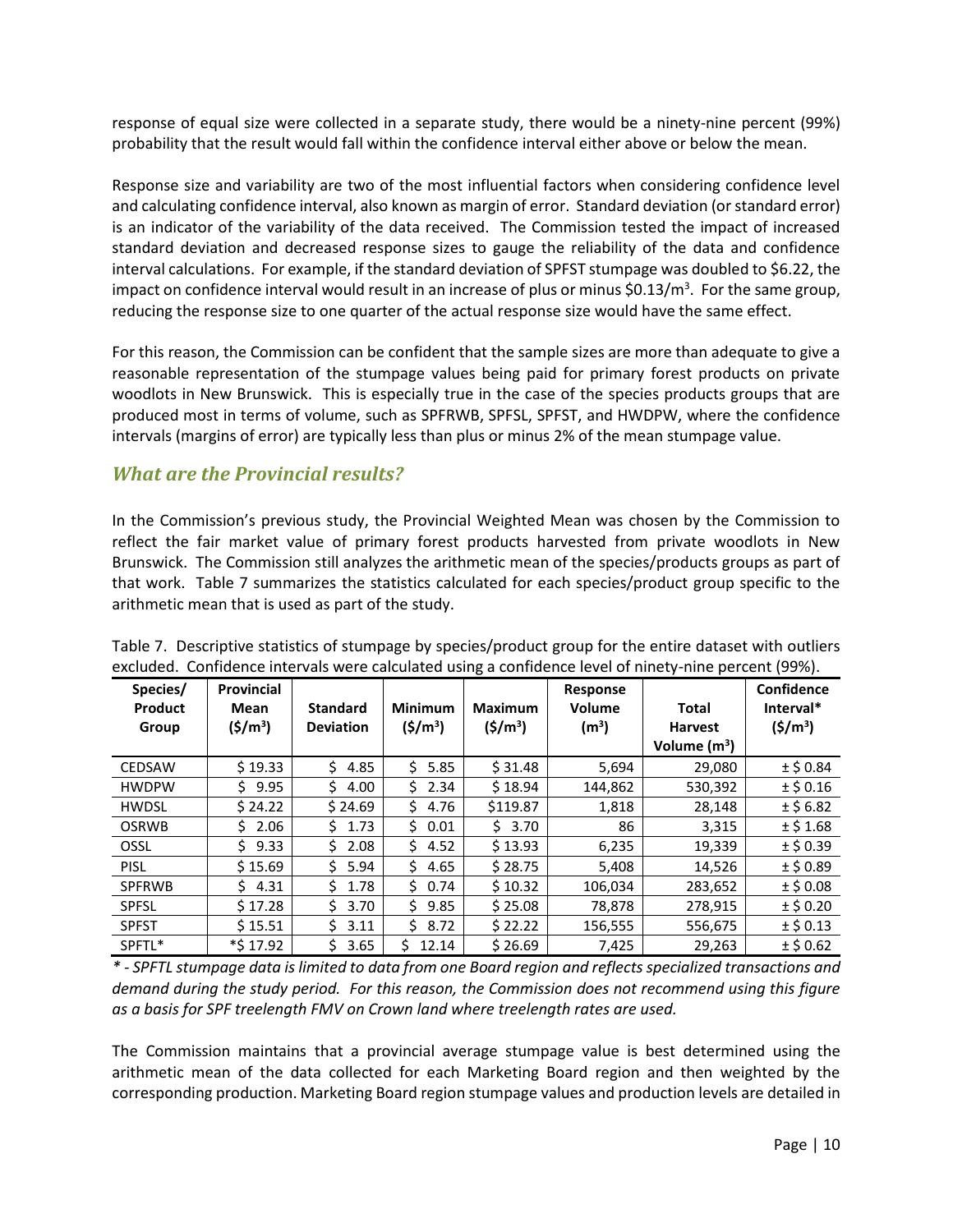Appendix B. Where there was no regional stumpage data for a species/product group, the Provincial arithmetic mean was used as a proxy. Table 8 summarizes the results of the calculations that were conducted for each species/product group weighted mean of the data and results that were determined in the previous study. The Commission recommends that the Weighted Provincial Mean be considered as the "Fair Market Value" for the species/products groups listed.

| Species/ Product<br>Group | <b>Current Weighted</b><br><b>Provincial Mean</b> |            |
|---------------------------|---------------------------------------------------|------------|
|                           | (\$/m3)                                           | (5/m3)     |
| <b>CEDSAW</b>             | \$17.52                                           | \$16.93    |
| <b>HWDPW</b>              | Ś<br>9.94                                         | \$10.13    |
| <b>HWDSL</b>              | \$21.06                                           | \$22.42    |
| <b>OSRWB</b>              | Ś<br>2.04                                         | 5.21       |
| OSSL                      | Ś<br>9.93                                         | \$10.61    |
| <b>PISL</b>               | \$15.68                                           | \$16.77    |
| <b>SPFRWB</b>             | Ś<br>4.07                                         | Ś.<br>4.51 |
| <b>SPFSL</b>              | \$17.82                                           | \$19.06    |
| <b>SPFST</b>              | \$15.42                                           | \$16.77    |
| SPFTL*                    | *\$17.92                                          | \$13.77    |

Table 8. Current and previous study stumpage value results by species/product group for New Brunswick.

*\* - SPFTL stumpage data is limited to data from one Board region and reflects specialized transactions and demand during the study period. For this reason, the Commission does not recommend using this figure as a basis for SPF treelength FMV on Crown land where treelength rates are used.*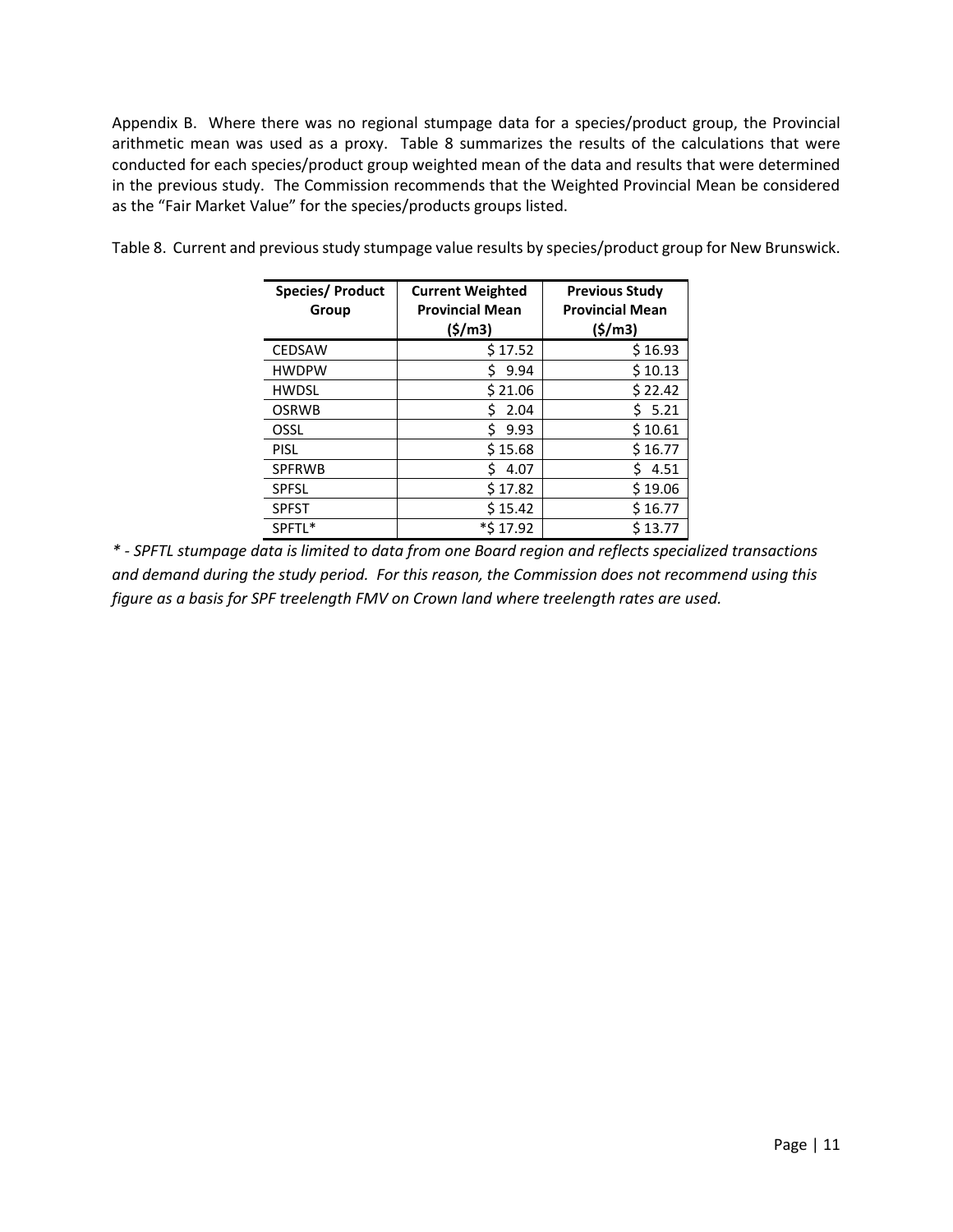## <span id="page-12-0"></span>*SUPPLEMENTARY ANALYSES*

As previously mentioned, the data collected was compiled in three separate databases, allowing for separate analyses to be conducted on each type of data collected. In the case of the detailed transactional data and the contractor-provided stumpage agreement data, the databases were similar enough that would also allow for some merging of the data. In any case, the data structure within each dataset facilitated a number of possibilities in terms of statistical analysis, many of which were explored during the previous study.

### <span id="page-12-1"></span>*How do lump-sum stumpage transactions compare to transactional data?*

The current study included data collected for lump-sum stumpage transactions, whereby the total value paid for all of the wood harvested was reported, as well as the volume by species and product. It was determined that the most practical comparison of the collected lump-sum data and equivalent from the other datasets would be to simply calculate the overall average stumpage value per cubic meter for the entire lump-sum dataset. A similar calculation could be conducted for the other two datasets for comparison. The average values per cubic meter that resulted from those calculations are compared in Table 9 below.

Table 9. Comparison of average lump-sum stumpage value per cubic meter (\$/m3) from each data set.

| <b>Transactional Data (avg.)</b> | <b>Contractor Stumpage Data (avg.)</b> | Lump-sum Data (avg.) |
|----------------------------------|----------------------------------------|----------------------|
| \$11.60/m3                       | \$12.16/m3                             | \$9.35/m3            |

Despite the above method, the Commission also looked at possible ways to "assign" values to each of the individual species/product groups that were represented within each lump-sum transaction. The following method was used to assign values to the individual species/products groupings:

- STEP 1: Calculate the Lump Sum average per-unit stumpage price: Lump sum \$ divided by total scaled volume
	- *Data sources: Lump sum price and species/product volumes from Producer records*
- STEP 2: Calculate the stumpage value using the Provincial Avg. Per-Unit prices for each species/product multiplied by the species/product volume from Producer records.

*Data sources: Per-unit stumpage price database and species/product volume from Producer records*

- STEP 3: Calculate the % difference in the lump sum paid vs the calculated stumpage value in step 2
- STEP 4: Calculate the Adjusted Per-Unit Stumpage Prices for the Lump Sum block using the % difference in Step 3 applied to the applicable Provincial Per-Unit Stumpage price.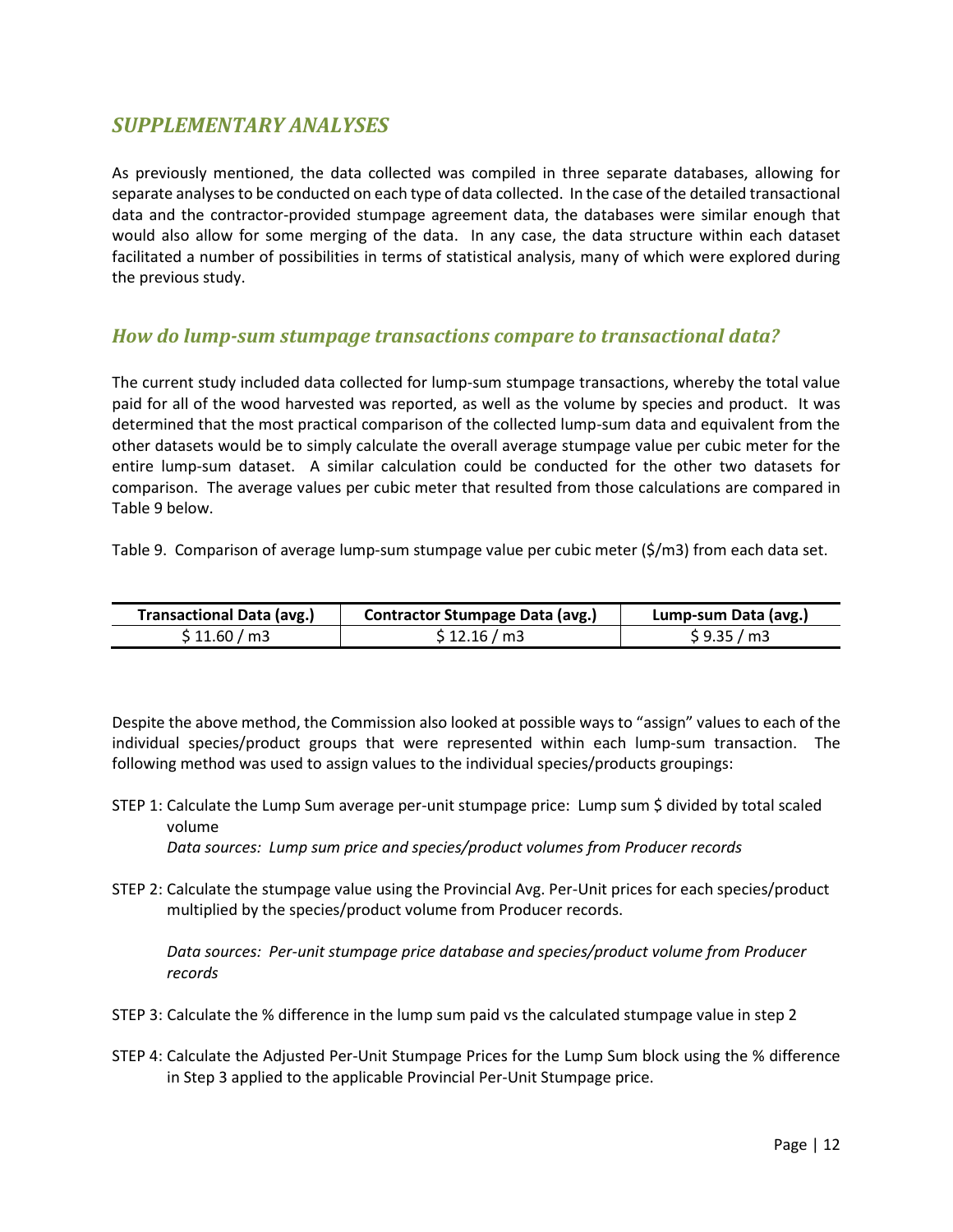#### *Sample Calculation*

| $^{\prime\prime}$ A $^{\prime\prime}$ | Lump Sum Payment:       | \$100,000 |                 |
|---------------------------------------|-------------------------|-----------|-----------------|
|                                       | Submitted Volume:       | 7.000 m3  |                 |
| $^{\prime\prime}$ B $^{\prime\prime}$ | Average Stumpage Price: |           | $$14.29$ per m3 |

|                    |                                       | $^{\prime\prime}$ D" | Calculated     | Assigned (\$/m3)       |
|--------------------|---------------------------------------|----------------------|----------------|------------------------|
|                    | $^{\prime\prime}$ C $^{\prime\prime}$ | Provincial Avg.      | Stumpage Value | <b>Stumpage Prices</b> |
| Products:          | Volume (m3)                           | Stumpage (\$/m3)     | (=C x D)       | $(=D/1-E)$             |
| <b>SPF Sawlogs</b> | 1,000                                 | \$17.28              | 17,280         | \$20.95                |
| SPF Studwood       | 2,000                                 | \$15.51              | 31,020         | \$18.80                |
| SPF Pulpwood       | 1,000                                 | 4.31                 | 4,310          | 5.22                   |
| PO Pulpwood        | 2,500                                 | 9.96                 | 24,900         | \$12.07                |
| MH Firewood        | 500                                   | 9.96                 | 4,980          | \$12.07                |
| Total              | 7,000                                 |                      | \$82,490       | \$14.29                |
|                    |                                       |                      | $"E" = 14.8%$  |                        |

"B" = Average Per Unit Stumpage Price: Lump sum stumpage sales data reported by private wood producer or woodlot owner.

"C" = Volume as submitted by producer or woodlot owner by species/product group and converted to cubic meters (m3).

"D" = Provincial Per-Unit Stumpage Value: Taken from per-unit provincial stumpage price data (sample calculation used the prices published in the NB Stumpage Study Results - October 2014- September 2015)

"E" = % Difference in Lump Sum vs Calculated Stumpage Value: Calculated Stumpage value is the Provincial Avg per-unit price multiplied by volume for each species/product in the lump sum block.

The above calculation was completed for each lump-sum data submission and summarized. The proximity in the results of the analysis of the submitted lump-sum stumpage data compared to the other data submitted in this current study indicates, and the Commission concludes that when conducting lump-sum stumpage transactions, harvesting contractors must be calculating the total value of the transaction by using individual species/product rates that are consistent with the species/product transaction-based stumpage values around the Province. Due to both the proximity of the results and the relatively small volume of lump-sum transactions, there is little to no impact on province-wide average stumpage values resulting from the inclusion or non-inclusion of lump-sum transactions (as demonstrated in Appendix C – Other Analyses Completed). The Commission determined not to include the data from lump-sum transactions in the weighted Provincial Mean calculation.

### <span id="page-13-0"></span>*What does the data submitted by contractors tell us?*

The main difference in these two data sets was that the transactional dataset included detail down to the load (or part thereof) level. Contractor stumpage data was submitted in a fashion that captured the rates paid and total volumes produced on private woodlots. Although the two datasets differed in this fashion, each allowed for similar types of analyses to be conducted.

Once outliers were identified on each dataset, the analyses described above in table 7 were conducted on each dataset separately. The results of those analyses are summarized in tables 10 and 11. Because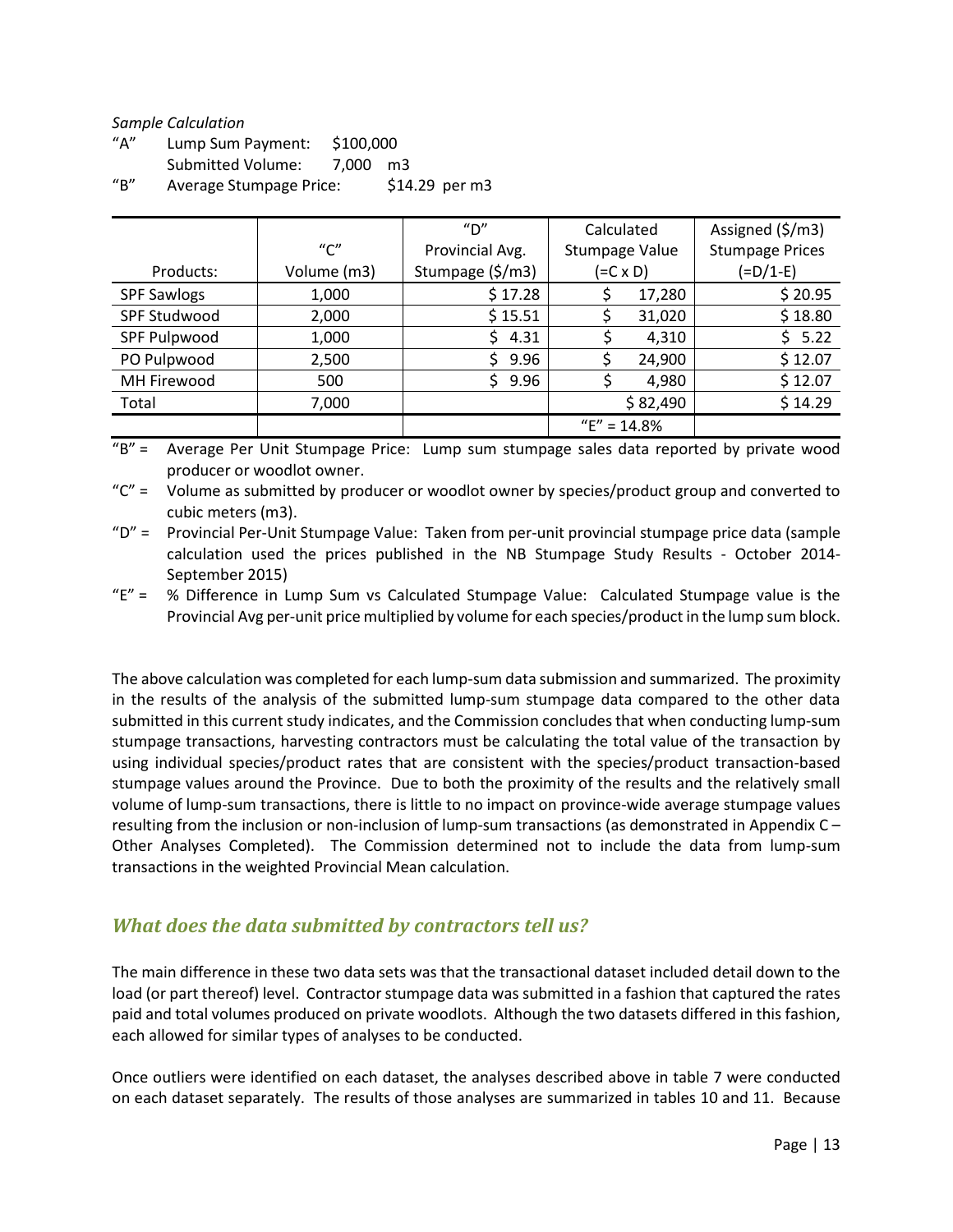the data fields in each dataset were identical, the two datasets were then combined together, and the same statistical descriptions were conducted on the combined dataset as summarized in table 12 below.

Table 10. Descriptive statistics of stumpage by species/product group for the transactional dataset with outliers excluded. Confidence intervals were calculated using a confidence level of ninety-nine percent (99%).

| Species/<br>Product | Provincial<br>Mean <sup>*</sup> | <b>Standard</b>  | <b>Minimum</b>      | <b>Maximum</b>      | Volume of<br>data | Number of          | Confidence<br>Interval* |
|---------------------|---------------------------------|------------------|---------------------|---------------------|-------------------|--------------------|-------------------------|
| Group               | $(\frac{\xi}{m^3})$             | <b>Deviation</b> | $(\frac{\xi}{m^3})$ | $(\frac{\xi}{m^3})$ | (m <sup>3</sup> ) | <b>Data Points</b> | $(5/m^3)$               |
| <b>CEDSAW</b>       | \$19.32                         | 4.86             | 5.85<br>Ś.          | \$31.48             | 5,094             | 214                | $±$ \$ 0.86             |
| <b>HWDPW</b>        | 9.95<br>Ś.                      | 4.01             | 2.34<br>S.          | \$18.94             | 127,793           | 4,347              | $±$ \$ 0.16             |
| <b>HWDSL</b>        | \$24.34                         | 24.81<br>S.      | 4.76<br>S.          | \$119.87            | 1,659             | 86                 | $±$ \$6.89              |
| <b>OSRWB</b>        | 2.06<br>S.                      | 1.73<br>Š.       | 0.01<br>S.          | 3.70<br>S           | 86                |                    | ± \$1.68                |
| OSSL                | Ś.<br>9.28                      | 2.02             | Ś.<br>4.82          | \$13.93             | 5,745             | 184                | $±$ \$ 0.38             |
| <b>PISL</b>         | \$15.69                         | 5.96<br>S.       | Ś.<br>4.65          | \$28.75             | 5,254             | 291                | $±$ \$ 0.90             |
| <b>SPFRWB</b>       | 4.31<br>Ś.                      | 1.77<br>S.       | Ś.<br>0.74          | \$10.32             | 89,350            | 2,980              | $±$ \$ 0.08             |
| <b>SPFSL</b>        | \$17.28                         | 3.70<br>S.       | \$10.25             | \$25.08             | 72,433            | 2,210              | $±$ \$ 0.20             |
| <b>SPFST</b>        | \$15.50                         | Ś<br>3.11        | S.<br>9.11          | \$22.22             | 130,563           | 3,789              | $±$ \$ 0.13             |
| <b>SPFTL</b>        | \$17.92                         | 3.65<br>Ś        | \$12.14             | \$26.69             | 7,425             | 232                | $±$ \$ 0.62             |

*\* - Arithmetic mean (not weighted by regional production).*

Table 11. Descriptive statistics of stumpage by species/product group for the contractor stumpage dataset with outliers excluded. Confidence intervals were calculated using a confidence level of ninetynine percent (99%).

| Species/       | <b>Provincial</b> |                          |                     |                     | <b>Volume of</b>  |                    | Confidence  |
|----------------|-------------------|--------------------------|---------------------|---------------------|-------------------|--------------------|-------------|
| <b>Product</b> | Mean <sup>*</sup> | <b>Standard</b>          | <b>Minimum</b>      | <b>Maximum</b>      | data              | Number of          | Interval*   |
| Group          | $({5}/{m^3})$     | <b>Deviation</b>         | $(\frac{\xi}{m^3})$ | $(\frac{\xi}{m^3})$ | (m <sup>3</sup> ) | <b>Data Points</b> | $(\$/m^3)$  |
| <b>CEDSAW</b>  | \$19.50           | 5.11<br>S.               | \$11.70             | \$24.50             | 600               | 5                  | ± \$5.88    |
| <b>HWDPW</b>   | \$9.64            | 3.14<br>Ŝ.               | Ś.<br>4.20          | \$17.61             | 17,069            | 45                 | $±$ \$ 1.21 |
| <b>HWDSL</b>   | \$13.71           |                          | \$13.71             | \$13.71             | 159               |                    | $±$ \$ 0.00 |
| <b>OSRWB</b>   |                   | $\overline{\phantom{a}}$ |                     |                     |                   |                    |             |
| OSSL           | \$11.09           | 3.32<br>Ś.               | 4.52<br>Ś.          | \$13.43             | 490               | 6                  | $±$ \$ 3.49 |
| <b>PISL</b>    | \$16.00           | 2.62                     | \$14.15             | \$17.86             | 155               | 2                  | $±$ \$4.77  |
| <b>SPFRWB</b>  | Ś.<br>3.54        | 2.17<br>Ś.               | Ś.<br>2.07          | Ś.<br>8.05          | 16,684            | 22                 | $±$ \$ 1.19 |
| <b>SPFSL</b>   | \$17.10           | S<br>3.90                | 9.85<br>Š.          | \$23.02             | 6,445             | 23                 | $±$ \$ 2.09 |
| <b>SPFST</b>   | \$16.74           | 2.84<br>S.               | Ś.<br>8.72          | \$19.92             | 25,992            | 30                 | $±$ \$ 1.34 |
| <b>SPFTL</b>   |                   |                          |                     |                     |                   |                    |             |

*\* - Arithmetic mean (not weighted by regional production).*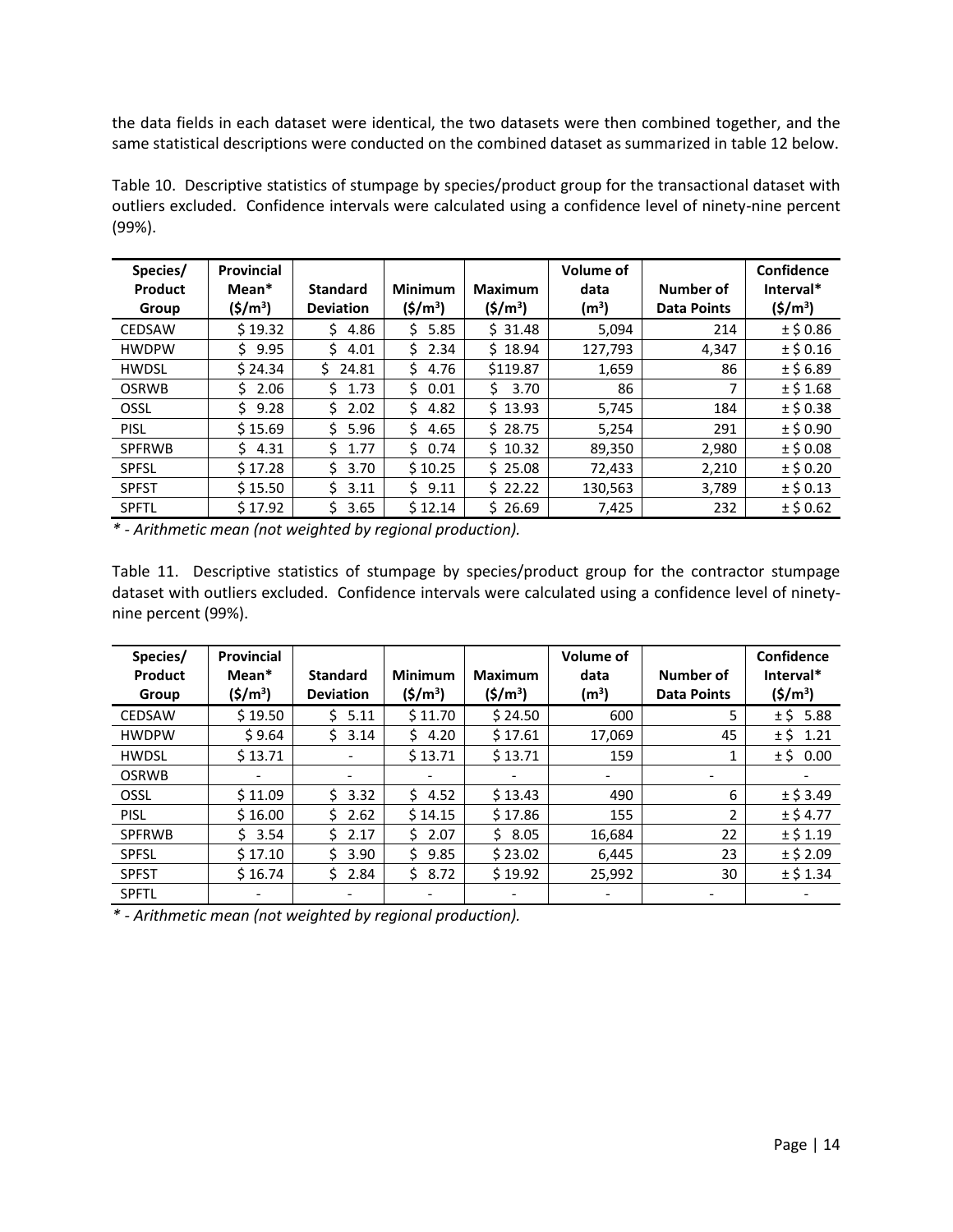Table 12. Descriptive statistics of stumpage by species/product group for the combined datasets with outliers excluded. Confidence intervals were calculated using a confidence level of ninety-nine percent (99%).

| Species/<br>Product<br>Group | Provincial<br>Mean*<br>$(\frac{\xi}{m^3})$ | <b>Standard</b><br><b>Deviation</b> | <b>Minimum</b><br>$(\frac{\xi}{m^3})$ | Maximum<br>$(\$/m^3)$ | Volume of<br>data<br>(m <sup>3</sup> ) | Number of<br><b>Data Points</b> | Confidence<br>Interval*<br>$(5/m^3)$ |
|------------------------------|--------------------------------------------|-------------------------------------|---------------------------------------|-----------------------|----------------------------------------|---------------------------------|--------------------------------------|
| <b>CEDSAW</b>                | \$19.33                                    | 4.85<br>Ś.                          | Ś.<br>5.85                            | Ś.<br>31.48           | 5,694                                  | 219                             | $±$ \$ 0.84                          |
| <b>HWDPW</b>                 | 9.95<br>S.                                 | 4.00<br>S.                          | 2.34<br>S.                            | 18.94<br>S.           | 144,862                                | 4,392                           | $±$ \$ 0.16                          |
| <b>HWDSL</b>                 | \$24.22                                    | \$24.69                             | 4.76<br>Ś.                            | \$119.87              | 1,818                                  | 87                              | $±$ \$6.82                           |
| <b>OSRWB</b>                 | 2.06<br>S                                  | 1.73<br>S.                          | 0.01<br>S.                            | 3.70<br>Ś             | 86                                     | 7                               | $±$ \$1.68                           |
| OSSL                         | Ś.<br>9.33                                 | Ś.<br>2.08                          | Ś.<br>4.52                            | Ś.<br>13.93           | 6,235                                  | 190                             | $±$ \$ 0.39                          |
| <b>PISL</b>                  | \$15.69                                    | 5.94<br>Ś.                          | Ś.<br>4.65                            | 28.75<br>Ś.           | 5,408                                  | 293                             | $±$ \$ 0.89                          |
| <b>SPFRWB</b>                | 4.31<br>S.                                 | 1.78                                | 0.74<br>Ŝ.                            | Ś.<br>10.32           | 106,034                                | 3,002                           | $±$ \$ 0.08                          |
| <b>SPFSL</b>                 | \$17.28                                    | 3.70<br>Ś                           | 9.85<br>Ś.                            | 25.08<br>Ś.           | 78,878                                 | 2,233                           | $±$ \$ 0.20                          |
| <b>SPFST</b>                 | \$15.51                                    | 3.11<br>S                           | 8.72<br>S.                            | 22.22                 | 156,555                                | 3,819                           | $±$ \$ 0.13                          |
| <b>SPFTL</b>                 | \$17.92                                    | 3.65                                | \$12.14                               | 26.69<br>S.           | 7,425                                  | 232                             | $±$ \$ 0.62                          |

*\* - Arithmetic mean (not weighted by regional production).*

## <span id="page-15-0"></span>*How was the data distributed across species / products groups?*

The following table illustrates how the data was distributed across broader species/product groups. This was used to assess size of data response relative to the estimated production of forest products originating from stumpage operations in New Brunswick during the study period. Table 13 summarizes those results.

Table 13. Summary of collected data relative to stumpage production for combined species/product groups.

|                       | Softwood Saw Material    |                            |                 |  |  |  |
|-----------------------|--------------------------|----------------------------|-----------------|--|--|--|
| Species/Product Group |                          | <b>Stumpage Production</b> | % of Production |  |  |  |
|                       | Volume of Data (m3)      | (m3)                       |                 |  |  |  |
| <b>CEDSAW</b>         | 6,510                    | 21,228                     | 31              |  |  |  |
| OSSL                  | 7,106                    | 14,117                     | 50              |  |  |  |
| <b>PISL</b>           | 5,718                    | 10,604                     | 54              |  |  |  |
| <b>SPFSL</b>          | 90,867                   | 203,608                    | 45              |  |  |  |
| <b>SPFST</b>          | 181,237                  | 406,373                    | 45              |  |  |  |
| <b>SPFTL</b>          | 8,251                    | 21,362                     | 39              |  |  |  |
| <b>TOTAL</b>          | 299,689                  | 677,292                    | 44              |  |  |  |
|                       |                          | Softwood Pulpwood Material |                 |  |  |  |
| <b>OSRWB</b>          | 123                      | 2,420                      | 5               |  |  |  |
| <b>SPFRWB</b>         | 119,059                  | 207,066                    | 57              |  |  |  |
| <b>TOTAL</b>          | 119,182                  | 209,486                    | 57              |  |  |  |
|                       | <b>Hardwood Products</b> |                            |                 |  |  |  |
| <b>HWDPW</b>          | 167,252                  | 387,186                    | 43              |  |  |  |
| <b>HWDSL</b>          | 1,969                    | 20,548                     | 10              |  |  |  |
| <b>TOTAL</b>          | 169,221                  | 407,734                    | 42              |  |  |  |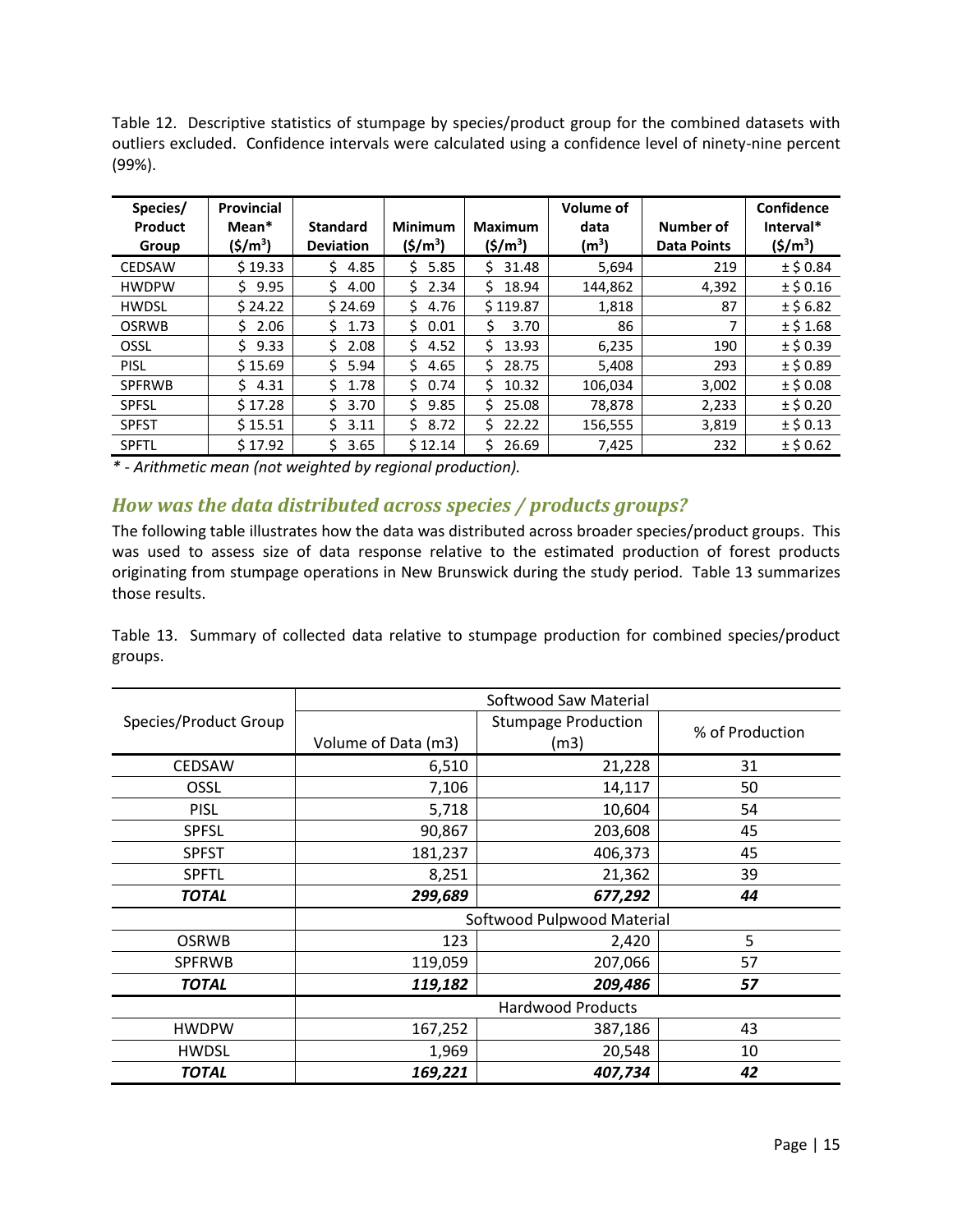## <span id="page-16-0"></span>*What are the differences between arithmetic and weighted mean stumpage values?*

In its first study, the Commission used the arithmetic mean of stumpage values to determine the provincial average. Regional averages were also determined in the previous study. Due to gaps in regional data, calculating regionally-production-weighted values to determine a provincial average was not chosen as the preferred calculation. Doing so would have required assumptions that could have brought into question the validity of the results.

For the current study, and through the additional effort in collecting a larger and more regionally distributed dataset (see Table 14 below), the Commission was able to explore the option of weighting regional stumpage values by the production within each region to determine a representative provincial average stumpage value for each species/product group.

| Species/Product |          | Volume of Data Collected by Marketing Board Region (m3) |            |            |             |            |            |  |  |  |
|-----------------|----------|---------------------------------------------------------|------------|------------|-------------|------------|------------|--|--|--|
| Group           | CV       | <b>MAD</b>                                              | <b>NSH</b> | <b>NTH</b> | <b>SENB</b> | <b>SNB</b> | <b>YSC</b> |  |  |  |
| <b>CEDSAW</b>   | 4,306    | 281                                                     | 0          | 134        | 30          | 213        | 1,546      |  |  |  |
| <b>HWDPW</b>    | 28,620   | 2,028                                                   | 0          | 21,359     | 19,926      | 55,340     | 39,521     |  |  |  |
| <b>HWDSL</b>    | 435      | 175                                                     | 0          | 46         | 0           | 1,345      | 426        |  |  |  |
| <b>OSRWB</b>    | 0        |                                                         | $\Omega$   | 0          | 35          | 88         |            |  |  |  |
| OSSL            | 29       | 0                                                       | $\Omega$   | 572        | 253         | 2,041      | 4,210      |  |  |  |
| <b>PISL</b>     | $\Omega$ | 0                                                       | $\Omega$   | 471        | 58          | 4,377      | 811        |  |  |  |
| <b>SPFRWB</b>   | 381      | 884                                                     | 0          | 12,960     | 19,744      | 68,721     | 16,369     |  |  |  |
| <b>SPFSL</b>    | 14,610   | 2,880                                                   | 0          | 7,128      | 4,878       | 39,153     | 22,217     |  |  |  |
| <b>SPFST</b>    | 4,164    | 1,808                                                   | 0          | 41,399     | 26,381      | 80,407     | 27,079     |  |  |  |
| <b>SPFTL</b>    | 8,251    | 0                                                       | 0          | $\Omega$   | 0           | $\Box$     |            |  |  |  |

Table 14. Regional distribution of all stumpage data collected by the Commission for the current study.

*Note: Shaded cells denote products that were not produced in the Marketing Board region during the study period.*

Within the data, it is clear that there are regional differences in the stumpage rates paid for specific products. These differences are mostly attributed to the availability of markets and overall demand for a specific product. For example, most sawmills in the eastern region of New Brunswick are mills that purchase and process spruce/fir/jack pine (SPF) studwood into lumber and there are fewer mills purchasing SPF sawlogs. The opposite is the case on the western side of the Province, where there are more mills that purchase SPF sawlogs. Due to the decreased demand for SPF sawlogs in the eastern side of the Province, stumpage values tend to be lower, as well as the overall production of that specific product. Through weighting of the stumpage values by the production in each region, the Commission can balance the strengths and weaknesses in the regional markets and develop a representative Provincial average for each of the species products groups.

Tables of the results of calculations by Marketing Board region are found in Appendix B. It is important to note that for specific species/product groups within each region where there was no data collected, they were excluded from the Provincial calculation. Smaller volumes of data generally occurred in the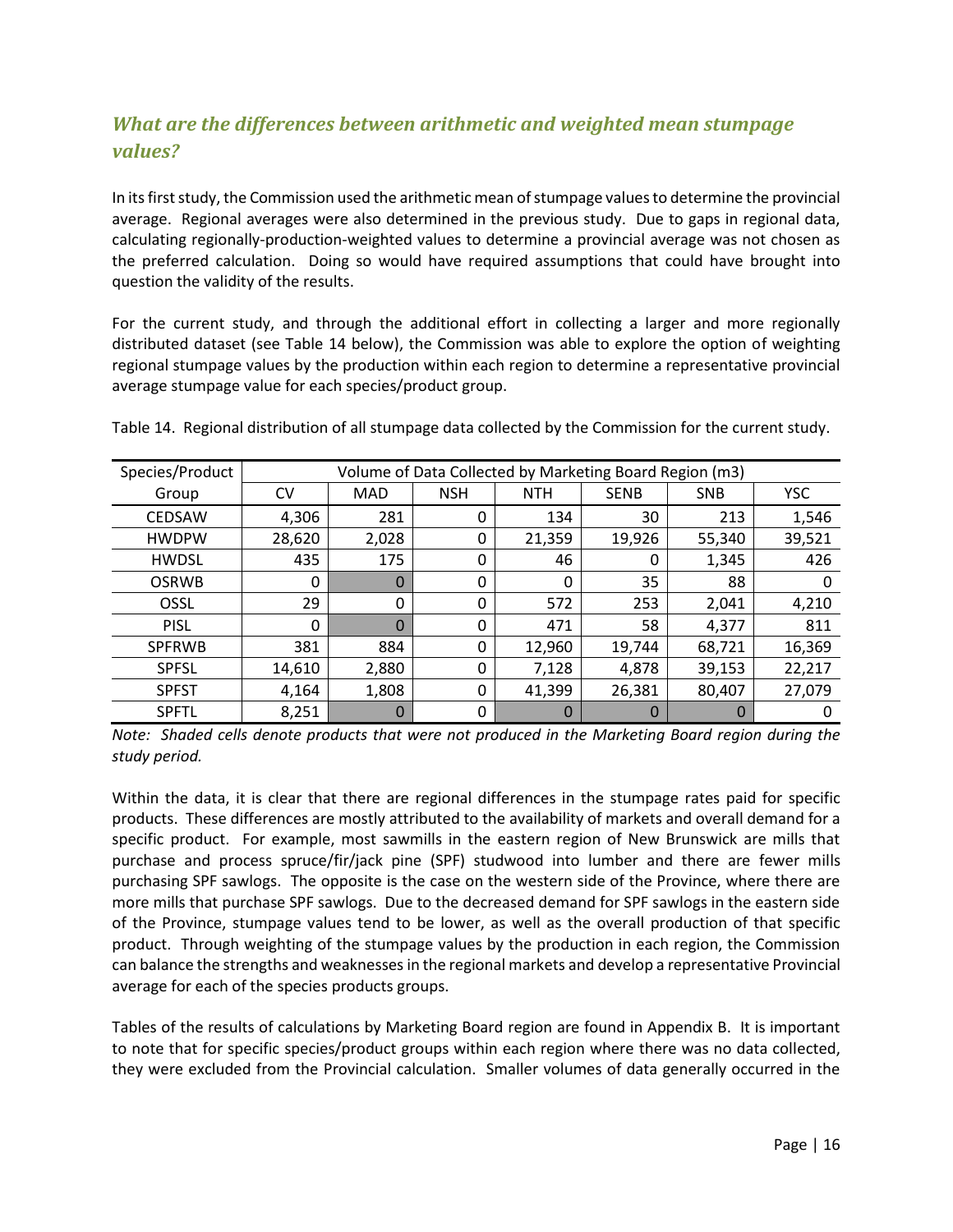less common species/products groups. Species/product groups where there was no data collected represented less than 2% of the total production.

## <span id="page-17-0"></span>*What is the relationship between stumpage and delivered value?*

In the current study, the Commission included the gross delivered value (value paid for the product delivered to the mill) of the products reported in addition to the stumpage collected in the transactional data. The mean delivered value was then calculated using the arithmetic mean of the gross delivered value reported in the transactions. Table 15 below shows the relationship between stumpage value and the delivered value of the products during the study period. A more detailed analysis by month is found in Appendix D.

| Species/Product Group | Mean Stumpage<br>(5/m3) | Mean Delivered Value<br>(5/m3) | Stumpage as % of<br><b>Delivered Value</b> |
|-----------------------|-------------------------|--------------------------------|--------------------------------------------|
| <b>CEDSAW</b>         | 19.32                   | 77.86<br>S                     | 25                                         |
| <b>HWDPW</b>          | 9.95                    | 51.13                          | 19                                         |
| <b>HWDSL</b>          | 24.34                   | Š.<br>89.85                    | 26                                         |
| <b>OSRWB</b>          | 2.06                    | 25.82<br>S                     | 8                                          |
| <b>OSSL</b>           | 9.28<br>ς               | 47.91                          | 19                                         |
| <b>PISL</b>           | 15.69                   | 57.97<br>S.                    | 27                                         |
| <b>SPFRWB</b>         | 4.31                    | S.<br>38.97                    | 11                                         |
| <b>SPFSL</b>          | 17.28                   | S.<br>60.25                    | 29                                         |
| <b>SPFST</b>          | 15.50                   | 55.36                          | 28                                         |
| <b>SPFTL</b>          | 17.92                   | 67.28                          | 27                                         |

Table 15. Relationship between Stumpage Value and Delivered Value.

### <span id="page-17-1"></span>*How have average stumpage values changed over the past 4 studies?*

With four consecutive years of data collected now, the Commission also conducted calculations to compare individual study periods to 4-year averages. In table 16 below, comparisons were completed for an average of the individual study period values by species / product combination, as well as an overall mean of the data for the 4 study periods combined. The weighted mean of the combined periods are weighted by production by Marketing Board region. The mean of all stumpage data is simply the arithmetic mean of the data from the 4 periods combined.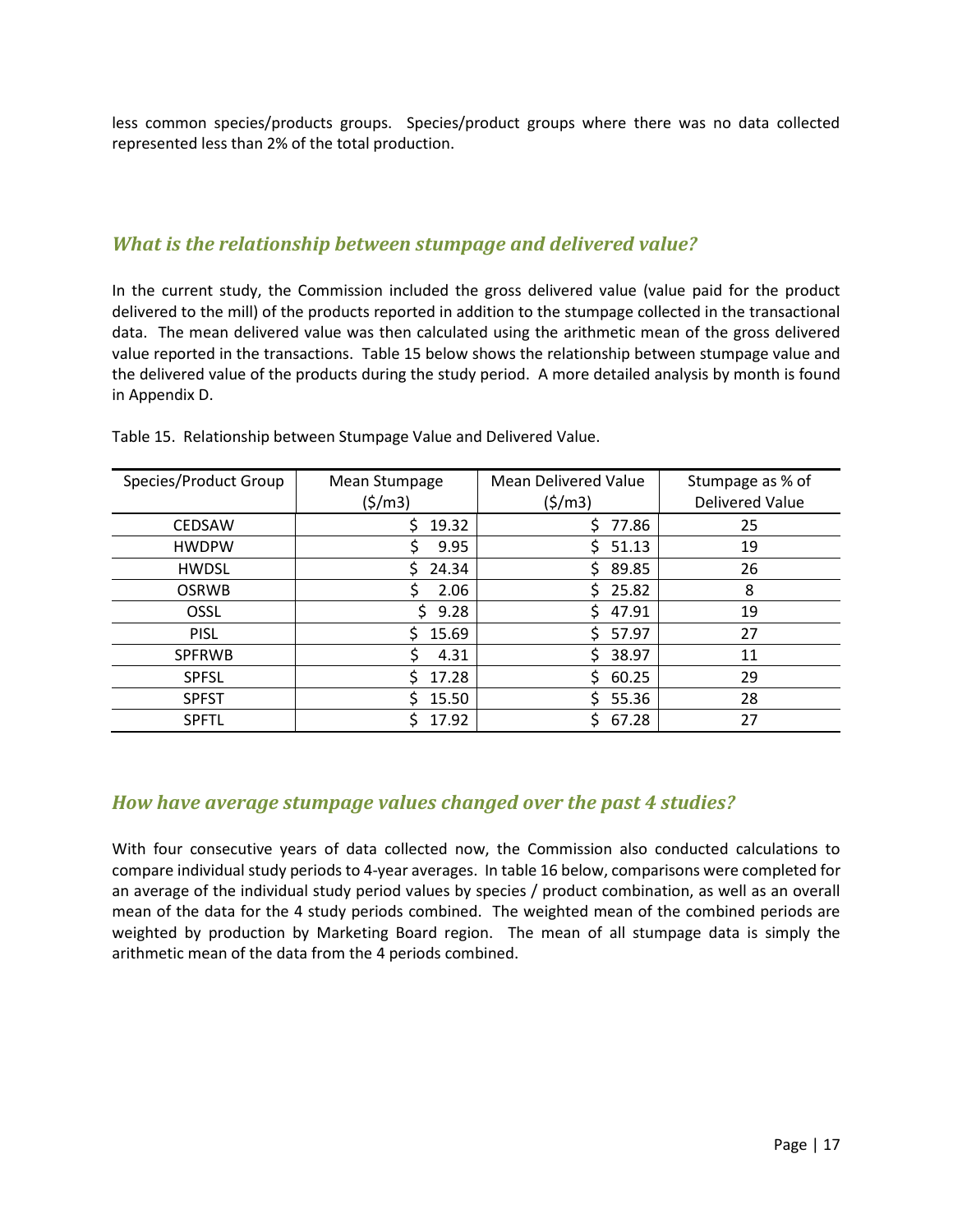| Species/<br><b>Product Group</b> | Study<br>Period<br>1 | Study<br>Period<br>2 | Study<br>Period<br>з | Study<br>Period<br>4 | Weighted<br>Mean of<br>4 Periods | <b>Mean of All</b><br><b>Stumpage Data</b> |
|----------------------------------|----------------------|----------------------|----------------------|----------------------|----------------------------------|--------------------------------------------|
| <b>CEDSAW</b>                    | \$19.62              | \$17.60              | \$16.93              | \$17.52              | \$17.94                          | \$18.17                                    |
| <b>HWDPW</b>                     | \$10.00              | \$12.24              | \$10.13              | 9.94<br>Ś.           | \$10.73                          | \$10.50                                    |
| <b>HWDSL</b>                     | \$19.69              | \$30.65              | \$20.47              | \$21.06              | $S$ 21.72                        | \$21.34                                    |
| <b>OSRWB</b>                     | Ś.<br>4.40           | Ś.<br>5.33           | \$5.21               | Ś.<br>2.04           | \$<br>4.97                       | \$5.11                                     |
| OSSL                             | 9.19<br>S.           | 8.16<br>S.           | \$10.61              | Ś.<br>9.93           | Ś.<br>9.02                       | Ś.<br>9.09                                 |
| <b>PISL</b>                      | \$15.23              | \$16.95              | \$16.77              | \$15.68              | \$16.05                          | \$15.40                                    |
| <b>SPFRWB</b>                    | 5.98<br>Ś.           | 5.41                 | 54.51                | 4.07<br>Ś.           | Ŝ.<br>5.04                       | 5.01                                       |
| <b>SPFSL</b>                     | \$19.01              | \$20.17              | \$19.06              | \$17.82              | $5$ 19.47                        | \$17.75                                    |
| <b>SPFST</b>                     | \$15.93              | \$16.68              | \$16.77              | \$15.42              | \$16.45                          | \$15.74                                    |
| <b>SPFTL</b>                     | \$12.29              | \$16.50              | \$13.77              | *\$17.92             | \$16.09                          | \$15.51                                    |

Table 16. Comparison of mean stumpage values over 4 study periods.

## <span id="page-18-0"></span>*How do mill purchased stumpage values compare to contractor purchased stumpage values?*

As previously mentioned in the report, approximately 10% of the stumpage purchased from private woodlots in New Brunswick is negotiated directly between a mill and a woodlot owner, and 90% negotiated between an independent forestry contractor and a woodlot owner. It should be noted that mill submitted data represents 100% of the mill-purchased stumpage during the study period. The data allows the Commission to conduct a comparison of the two stumpage purchase methods. Table 17 demonstrates the arithmetic mean of stumpage values paid by mills and by contractors.

Table 17. Comparison of values between mill purchased and contractor purchased stumpage data.

| Species/<br><b>Product Group</b> | Mill<br><b>Purchased</b><br><b>Stumpage</b><br>(\$/m3) | <b>Mill Purchased</b><br>Data Volume<br>(m3) | Contractor<br><b>Purchased</b><br><b>Stumpage</b><br>(\$/m3) | Contractor<br><b>Purchased Data</b><br>Volume<br>(m3) |
|----------------------------------|--------------------------------------------------------|----------------------------------------------|--------------------------------------------------------------|-------------------------------------------------------|
| <b>CEDSAW</b>                    | 9.90<br>Ś                                              | 315                                          | \$19.87                                                      | 5,379                                                 |
| <b>HWDPW</b>                     | Ś.<br>7.93                                             | 51,636                                       | \$11.03                                                      | 93,226                                                |
| <b>HWDSL</b>                     | 21.05<br>S.                                            | 805                                          | \$26.67                                                      | 1,012                                                 |
| <b>OSRWB</b>                     | Ś<br>0.30                                              | 8                                            | Ś.<br>3.37                                                   | 78                                                    |
| OSSL                             | Ś<br>8.07                                              | 85                                           | Ś<br>9.36                                                    | 6,150                                                 |
| <b>PISL</b>                      | 13.62<br>Ś.                                            | 3,171                                        | \$16.69                                                      | 2,237                                                 |
| <b>SPFRWB</b>                    | 3.60                                                   | 35,887                                       | S<br>4.65                                                    | 70,147                                                |
| <b>SPFSL</b>                     | 18.78<br>S.                                            | 21,282                                       | \$16.75                                                      | 57,596                                                |
| <b>SPFST</b>                     | 16.72<br>S.                                            | 40,253                                       | \$15.06                                                      | 116,302                                               |
| <b>SPFTL</b>                     | No Data                                                | 0                                            | \$17.92                                                      | 7,425                                                 |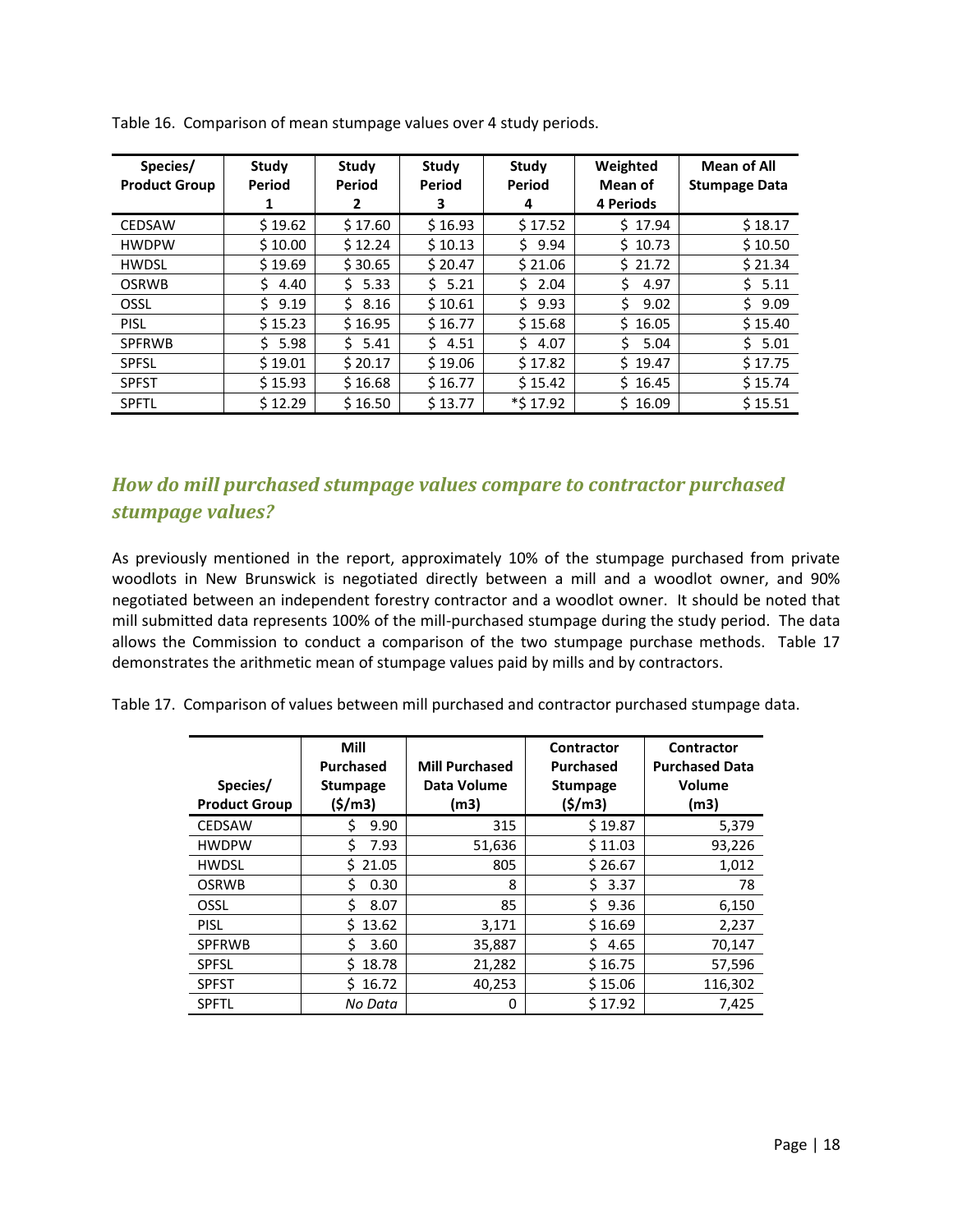## <span id="page-19-0"></span>**APPENDIX A DATA VERIFICATION RESULTS**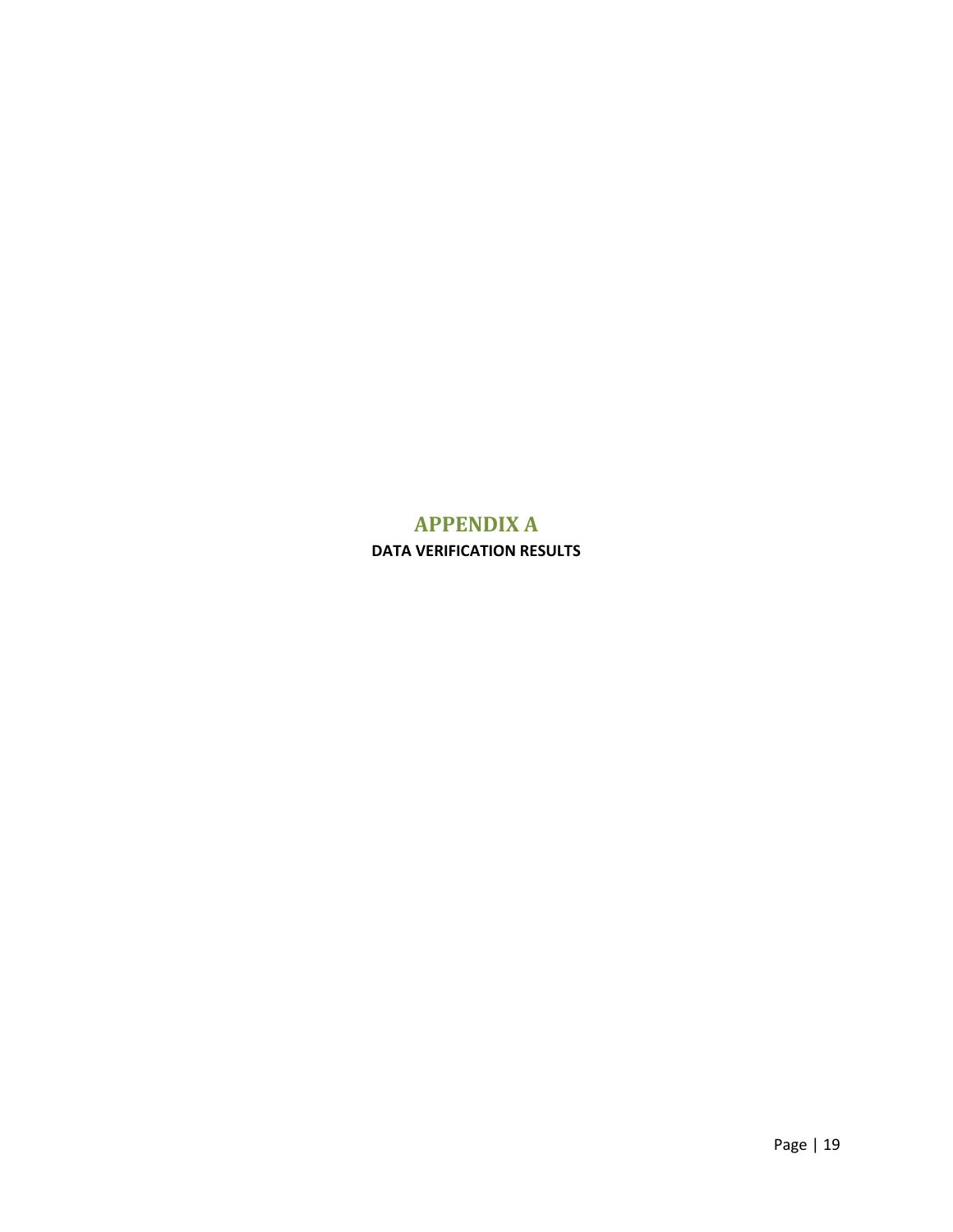### **Summary of Data Verification Results**

The Commission engaged PricewaterhouseCoopers LLC to conduct Specified Procedures in order to verify data provided to the Commission for the purpose of this study. The objective of the verification was to ensure that the data provided to the Commission aligned with source documentation held by the various organizations that provided data. In order to match the transactions, PwC compared the following data fields to transaction source documentation from each data source: Date, TC#, Species, Product, Volume, Unit of Measure and Stumpage Paid. The following table summarizes exceptions discovered between the data provided and the source documentation for the transactions that were selected for verification. The following commentary describes the exceptions that were discovered and the degree of impact, if any, they may have on the stumpage calculations conducted by the Commission.

| Data          | # of              |          |          |                |                |          | Unit of        | <b>Stumpage</b> |
|---------------|-------------------|----------|----------|----------------|----------------|----------|----------------|-----------------|
| <b>Source</b> | <b>Selections</b> | Date     | TC#      | <b>Species</b> | <b>Product</b> | Volume   | <b>Measure</b> | Paid            |
|               | 17                | $\Omega$ | 0        |                | 0              |          | 0              |                 |
|               | 30                | $\Omega$ | 0        | 0              | 0              | $\Omega$ | 0              |                 |
| 3             | 30                | $\Omega$ | 0        | 0              | $\Omega$       |          | 0              |                 |
| 4             | 30                | $\Omega$ | 0        | 0              | 0              | O        | 0              |                 |
| 5             | 30                | $\Omega$ | 0        | 0              | 0              |          | 0              |                 |
| 6             | 30                | $\Omega$ | 0        | $\Omega$       | <sup>0</sup>   | 0        | O              |                 |
| 7             | 19                | $\Omega$ | $\Omega$ | $\Omega$       | 0              | O        |                |                 |
| 8             | 26                | $\Omega$ | 0        | 0              | <sup>0</sup>   | $\Omega$ | ი              |                 |
| Totals        | 212               | $\Omega$ | O        |                |                |          |                | 8               |

### **DATE**

There were no exceptions identified with Date between the data and the source documentation.

### **TRANSPORTATION CERTIFICATE NUMBER (TC#)**

There were no exceptions identified with TC#/Load slip# between the data and the source documentation.

### **SPECIES**

There were no exceptions identified with Species between the data and the source documentation.

#### **PRODUCT**

There were no exceptions identified with Product between the data and the source documentation.

#### **VOLUME**

One (1) exception was identified in the volume field. It was identified as a potential typographical error at the data entry stage of the process where a volume was recorded as 9.21 in the data and the source documentation had the volume recorded as 29.93. This particular record also had an exception in the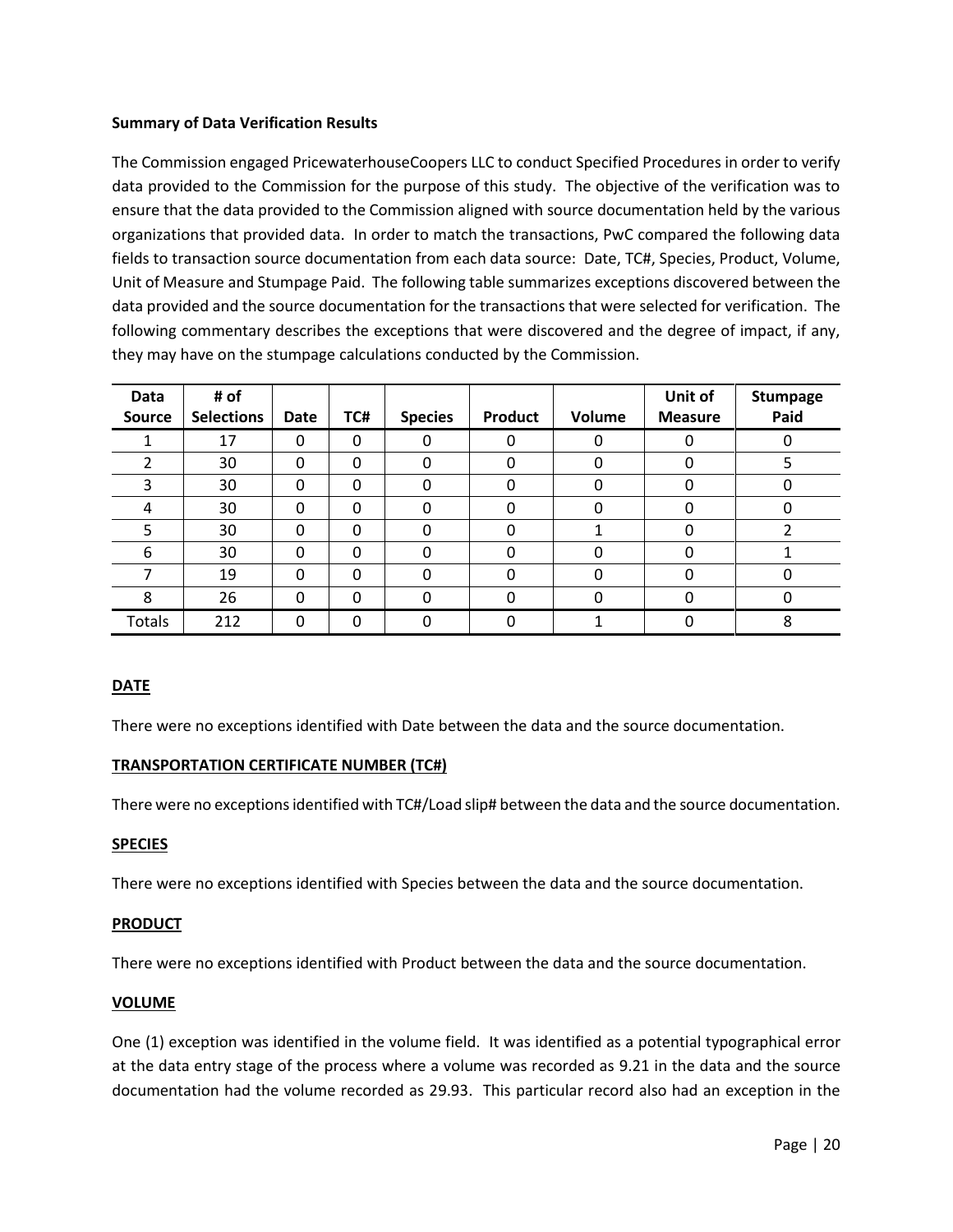stumpage paid field of data. When comparing the resulting value per m3 between the exceptions in the data and the actual values in the source documentation, there was only a \$0.62/m3 difference, which would be insignificant in the analyses completed with the data, as it was part of one of the largest species/products groups HWDPW.

### **UNIT OF MEASURE**

There were no exceptions identified in the unit of measure field between the data and the source documentation.

### **STUMPAGE PAID**

There were eight (8) exceptions identified in the Stumpage Paid field of data. Four (4) of the exceptions identified were related to US dollar currency exchange. The Commission requested that participants provide stumpage values paid in US dollars to be converted to Canadian dollars when data was submitted. The exceptions identified by PwC in these four (4) cases is simply the difference between the exchange rate used by the participant in their submission and the exchange rate used by PwC to validate the data. Because the differences are relatively minimal in nature, the Commission considers these to be insignificant in the analyses completed with the data.

Two (2) of the exceptions identified were the result of the selected data being related to transactions that the Commission believe were included in the data submissions in error and for something other than stumpage. In either of the two (2) cases, the Commission found duplicate records for the same transactions in the database that included data that agreed to the source documentation for the transactions that were selected. The Commission investigated to see if this was a systemic problem with other data records and found no other cases of this type of exception.

Of the remaining two (2) exceptions, one (1) was identified by the Commission to appear to be a typographical error in the data entry by the participant and resulted in a slight difference in the value per m3, but relatively insignificant in terms of the analyses completed. The other exception identified was related to the exception identified in the Volume field of data that has already been discussed.

### **CONCLUSION**

The Commission notes that when exceptions related to currency exchange are not considered, there was a slight increase in the exceptions identified between the previous study and the current study. Based on the implementation of tighter controls on the data submission and standardization processes, and the experience of the participants from previous studies, the Commission is satisfied that the exceptions noted fall in line with what was expected.

Based on the above substantiations of the exceptions found in the verification of the data and the fact that all of the transactions could be verified, the Commission is confident that the data used to conduct calculations of average stumpage values are representative of stumpage transactions for the time period of the study. The exceptions identified, have little or no impact on the calculations and fall within the expected margin of error that was applied in selecting the transactions for verification.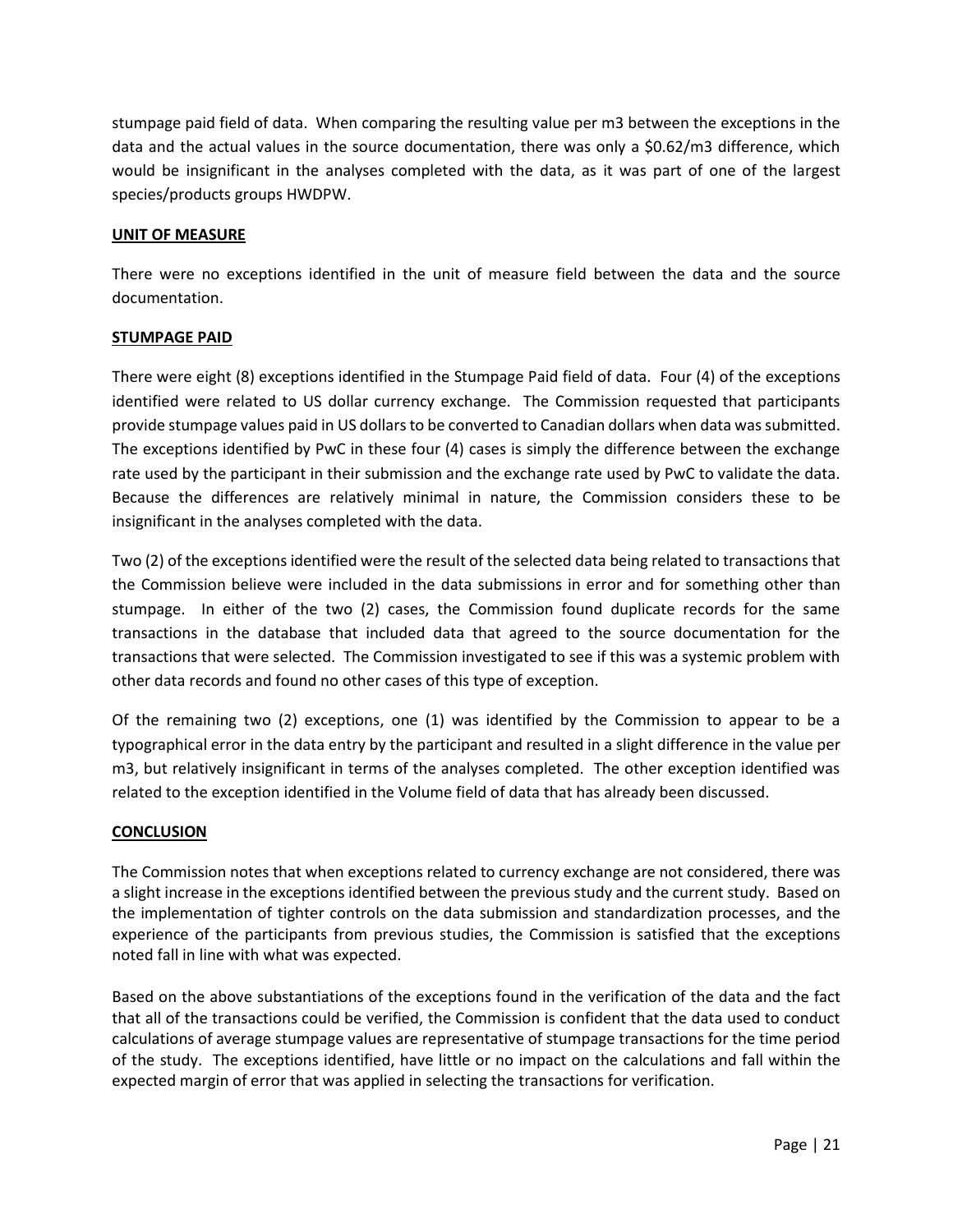## APPENDIX B

<span id="page-22-0"></span>**MARKETING BOARD REGION RESULTS**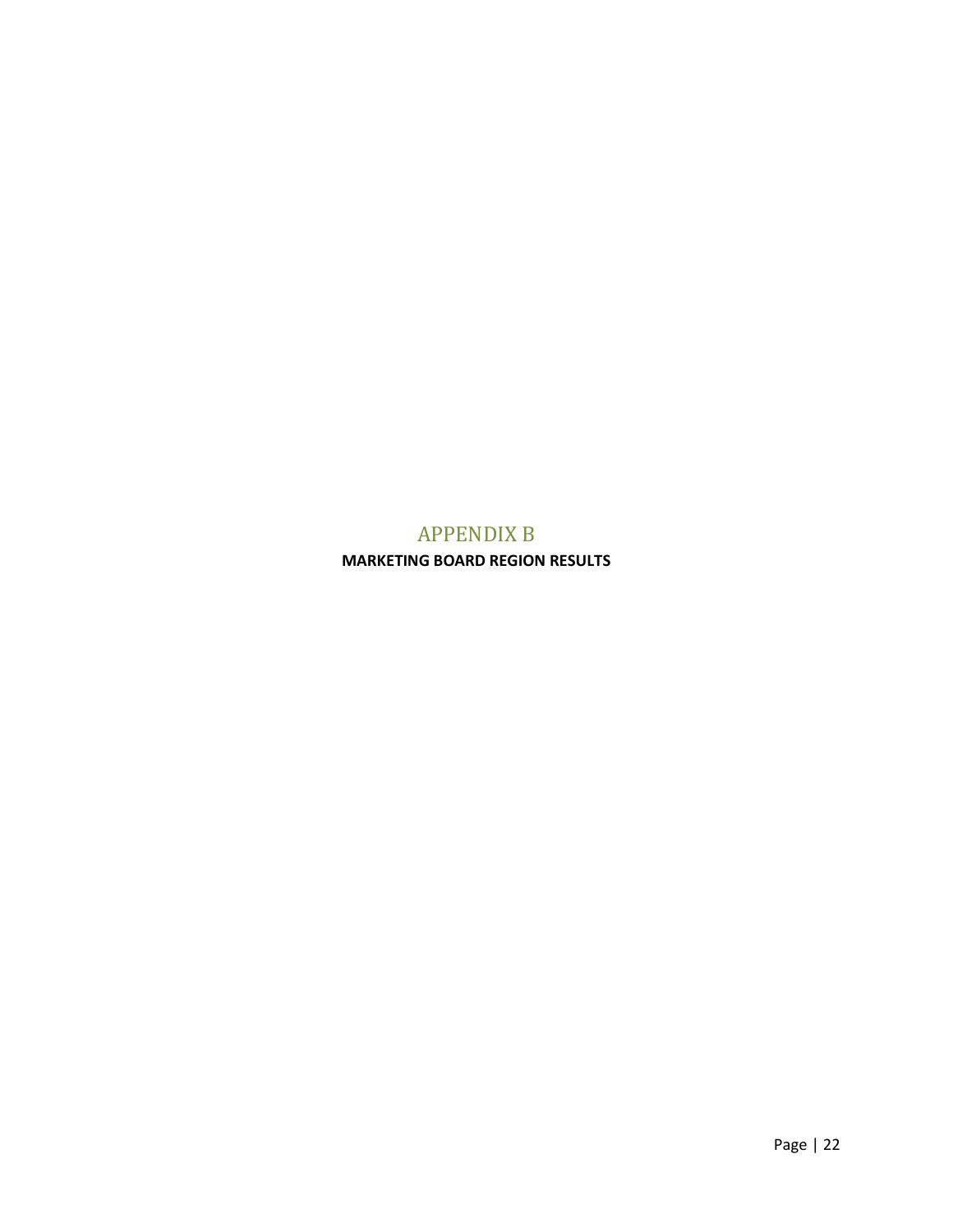#### **Marketing Board Region Results**

The Commission conducted identical calculations of descriptive statistics using data at the Board region level, including arithmetic mean, standard deviation, minimum, maximum, response volume, total harvest and confidence interval (based on a confidence level of 99%) for the Board region data collected. Shaded rows indicate situations where there was insufficient data to conduct confidence interval calculations, and in some cases, species/product groups that were not produced within the Marketing Board region.

| Species/<br>Product<br>Group | Mean<br>$(\frac{\xi}{m^3})$ | <b>Standard</b><br><b>Deviation</b> | <b>Minimum</b><br>$(5/m^3)$ | <b>Maximum</b><br>$(\frac{\xi}{m^3})$ | Response<br>Volume<br>(m <sup>3</sup> ) | Number of<br><b>Data Points</b> | Confidence<br>Interval*<br>$(5/m^3)$ |
|------------------------------|-----------------------------|-------------------------------------|-----------------------------|---------------------------------------|-----------------------------------------|---------------------------------|--------------------------------------|
| <b>CEDSAW</b>                | \$20.41                     | 3.91<br>S.                          | S.<br>7.61                  | \$31.48                               | 3,863                                   | 156                             | $±$ \$ 0.81                          |
| <b>HWDPW</b>                 | \$13.68                     | 3.33<br>S.                          | 4.87<br>S.                  | \$19.12                               | 21,609                                  | 800                             | $±$ \$ 0.30                          |
| <b>HWDSL</b>                 | \$34.80                     | \$34.63                             | 5.84<br>Ś.                  | \$117.86                              | 421                                     | 26                              | ± \$17.49                            |
| <b>OSRWB</b>                 | 50.00                       | 0.00<br>S.                          | 0.00<br>S.                  | \$0.00                                | $\Omega$                                | $\Omega$                        | $±$ \$ 0.00                          |
| OSSL                         | \$13.09                     | S.<br>0.00                          | \$13.09                     | \$13.09                               | 29                                      | 1                               | $±$ \$ 0.00                          |
| <b>PISL</b>                  | Ś.<br>0.00                  | Ś.<br>0.00                          | 50.00                       | \$0.00                                | $\Omega$                                | $\Omega$                        | $±$ \$ 0.00                          |
| <b>SPFRWB</b>                | Ś.<br>5.30                  | \$2.31                              | \$2.70                      | Ś.<br>9.93                            | 353                                     | 12                              | $±$ \$ 1.72                          |
| <b>SPFSL</b>                 | \$17.51                     | 4.03<br>S.                          | \$10.30                     | \$25.01                               | 13,887                                  | 477                             | $±$ \$ 0.48                          |
| <b>SPFST</b>                 | \$15.60                     | 2.51<br>S.                          | \$10.42                     | \$21.20                               | 3,827                                   | 129                             | $±$ \$ 0.57                          |
| <b>SPFTL</b>                 | \$17.92                     | 3.65<br>Ś                           | \$12.14                     | \$26.69                               | 7,425                                   | 232                             | $±$ \$ 0.56                          |

Carleton-Victoria (CV)

#### Madawaska (MAD)

| Species/<br>Product<br>Group | Mean<br>$(\$/m^3)$ | <b>Standard</b><br><b>Deviation</b> | <b>Minimum</b><br>$(\frac{\xi}{m^3})$ | <b>Maximum</b><br>$(\$/m^3)$ | Response<br>Volume<br>(m <sup>3</sup> ) | Number of<br><b>Data Points</b> | Confidence<br>Interval*<br>$(\frac{\xi}{m^3})$ |
|------------------------------|--------------------|-------------------------------------|---------------------------------------|------------------------------|-----------------------------------------|---------------------------------|------------------------------------------------|
|                              |                    |                                     |                                       |                              |                                         |                                 |                                                |
| <b>CEDSAW</b>                | 9.14<br>Ś.         | Ś.<br>3.61                          | 6.59<br>S.                            | \$11.70                      | 134                                     | 2                               | $±$ \$6.57                                     |
| <b>HWDPW</b>                 | \$10.36            | 3.57                                | 6.24<br>S.                            | \$12.48                      | 1,187                                   | 3                               | $±$ \$5.31                                     |
| <b>HWDSL</b>                 | \$13.71            | Ś.<br>0.00                          | \$13.71                               | \$13.71                      | 158                                     |                                 | $±$ \$ 0.00                                    |
| <b>OSRWB</b>                 | Ś.<br>0.00         | Ś.<br>0.00                          | Ś.<br>0.00                            | Ś.<br>0.00                   | $\Omega$                                | $\overline{0}$                  | $±$ \$ 0.00                                    |
| <b>OSSL</b>                  | Ś.<br>0.00         | Ś.<br>0.00                          | S.<br>0.00                            | Ś.<br>0.00                   | $\Omega$                                | $\Omega$                        | $±$ \$ 0.00                                    |
| <b>PISL</b>                  | 0.00<br>S.         | 0.00<br>Ś.                          | 0.00<br>S.                            | 0.00<br>S.                   | $\Omega$                                | $\Omega$                        | $±$ \$ 0.00                                    |
| <b>SPFRWB</b>                | \$(1.67)           | Ś<br>1.10                           | \$(2.45)                              | \$ (0.89)                    | 241                                     | 2                               | $±$ \$ 2.00                                    |
| <b>SPFSL</b>                 | \$24.05            | Ś<br>1.05                           | \$23.02                               | \$25.12                      | 680                                     | 3                               | $±$ \$1.56                                     |
| <b>SPFST</b>                 | \$16.65            | Ś.<br>0.29                          | \$16.40                               | \$16.96                      | 464                                     | 3                               | $±$ \$ 0.43                                    |
| <b>SPFTL</b>                 | \$0.00             | \$<br>0.00                          | 0.00<br>Ś                             | \$0.00                       | $\Omega$                                | $\overline{0}$                  | $±$ \$ 0.00                                    |

North Shore (NSH)

NO DATA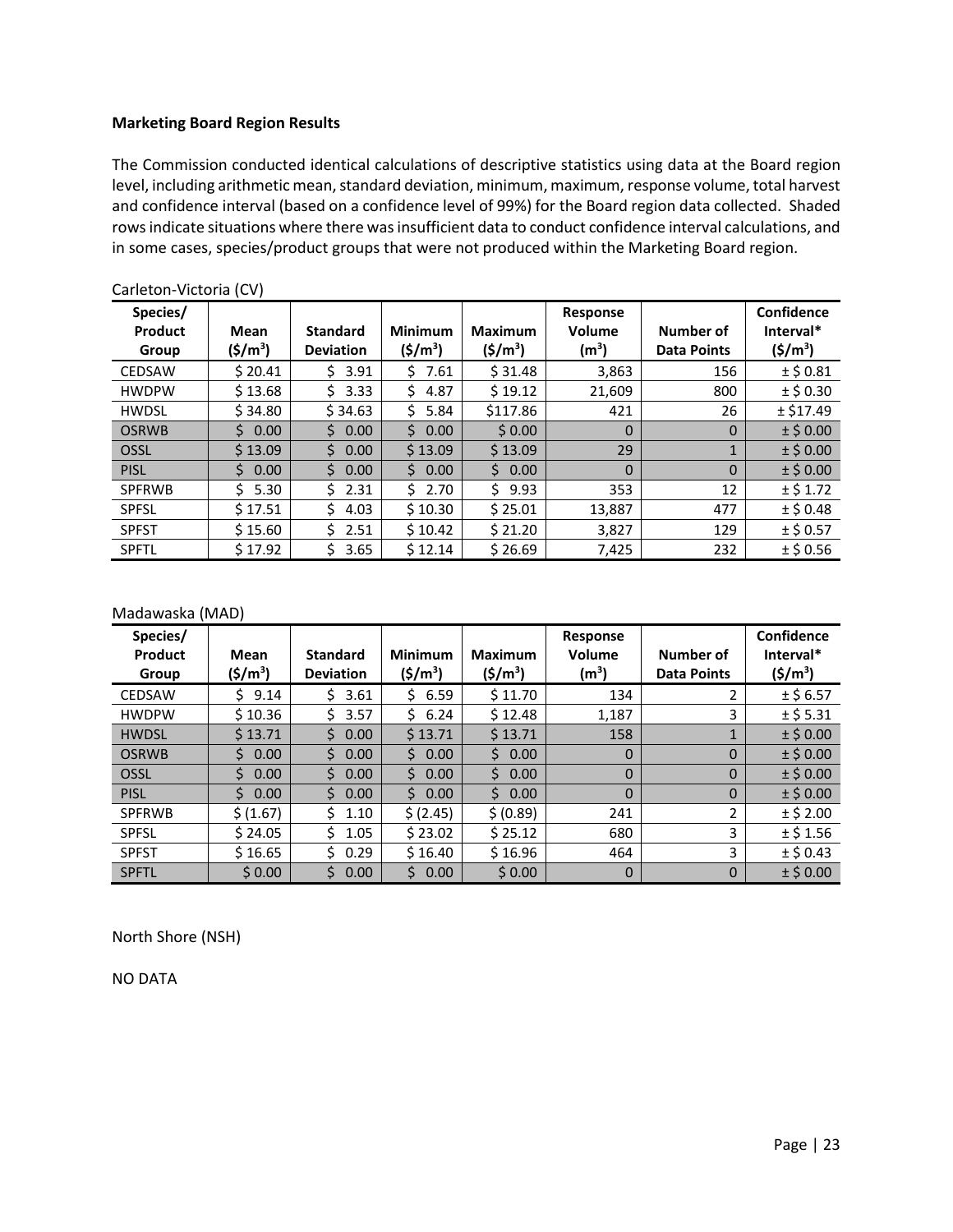| Species/<br>Product<br>Group | Mean<br>$(\frac{\xi}{m^3})$ | <b>Standard</b><br><b>Deviation</b> | <b>Minimum</b><br>$(\frac{\xi}{m^3})$ | <b>Maximum</b><br>$(\$/m^3)$ | <b>Response</b><br>Volume<br>(m <sup>3</sup> ) | Number of<br><b>Data Points</b> | Confidence<br>Interval*<br>$(\frac{\xi}{m^3})$ |
|------------------------------|-----------------------------|-------------------------------------|---------------------------------------|------------------------------|------------------------------------------------|---------------------------------|------------------------------------------------|
| <b>CEDSAW</b>                | \$16.12                     | 6.15<br>Ś.                          | 9.81<br>S.                            | \$22.07                      | 134                                            |                                 | $±$ \$5.99                                     |
| <b>HWDPW</b>                 | Ś.<br>9.20                  | 2.89                                | Ś.<br>4.19                            | \$18.11                      | 18,655                                         | 700                             | $±$ \$ 0.28                                    |
| <b>HWDSL</b>                 | \$22.15                     | 0.04<br>Ś.                          | 22.12<br>S.                           | \$22.20                      | 46                                             | 4                               | $±$ \$ 0.05                                    |
| <b>OSRWB</b>                 | \$.<br>0.00                 | Ś<br>0.00                           | Ś.<br>0.00                            | Ś.<br>0.00                   | $\mathbf{0}$                                   | $\Omega$                        | $±$ \$ 0.00                                    |
| OSSL                         | Š.<br>4.52                  | 0.01<br>\$                          | Ś.<br>4.52                            | Ś.<br>4.52                   | 538                                            | 2                               | $±$ \$ 0.02                                    |
| <b>PISL</b>                  | \$16.18                     | Ś<br>4.46                           | 5.09<br>Ś.                            | \$27.38                      | 423                                            | 53                              | $±$ \$1.58                                     |
| <b>SPFRWB</b>                | 5.19<br>ς                   | 2.15<br>Ś                           | 0.82<br>Ś.                            | Ś.<br>9.56                   | 12,752                                         | 413                             | $±$ \$ 0.27                                    |
| <b>SPFSL</b>                 | \$20.29                     | Ś<br>3.78                           | \$10.36                               | \$25.08                      | 5,978                                          | 138                             | $±$ \$ 0.83                                    |
| <b>SPFST</b>                 | \$17.79                     | 3.07<br>Š.                          | \$10.86                               | \$26.15                      | 37,038                                         | 767                             | $±$ \$ 0.29                                    |
| <b>SPFTL</b>                 | Ś.<br>0.00                  | Ś.<br>0.00                          | Ś.<br>0.00                            | Ś.<br>0.00                   | $\Omega$                                       | $\mathbf 0$                     | $±$ \$ 0.00                                    |

### Northumberland (NTH)

### South East New Brunswick (SENB)

| Species/<br>Product<br>Group | Mean<br>$(\frac{\xi}{m^3})$ | <b>Standard</b><br><b>Deviation</b> | <b>Minimum</b><br>$(\frac{\xi}{m^3})$ | <b>Maximum</b><br>(\$/m <sup>3</sup> ) | Response<br>Volume<br>(m <sup>3</sup> ) | Number of<br><b>Data Points</b> | Confidence<br>Interval*<br>$(5/m^3)$ |
|------------------------------|-----------------------------|-------------------------------------|---------------------------------------|----------------------------------------|-----------------------------------------|---------------------------------|--------------------------------------|
| <b>CEDSAW</b>                | \$22.05                     | Ś.<br>0.00                          | \$22.05                               | \$22.05                                | 30                                      |                                 | $±$ \$ 0.00                          |
| <b>HWDPW</b>                 | 5.68<br>Ś.                  | 1.72<br>Ś                           | 2.99<br>Ś.                            | \$10.57                                | 19,603                                  | 227                             | $±$ \$ 0.29                          |
| <b>HWDSL</b>                 | Ś<br>0.00                   | Š.<br>0.00                          | Ś.<br>0.00                            | Ś.<br>0.00                             | $\Omega$                                | 0                               | $±$ \$ 0.00                          |
| <b>OSRWB</b>                 | Ś.<br>2.38                  | \$<br>0.00                          | Ś.<br>2.38                            | Ś.<br>2.38                             | 35                                      |                                 | $±$ \$ 0.00                          |
| OSSL                         | \$13.34                     | 2.42<br>Ś.                          | \$11.47                               | \$18.00                                | 253                                     | 6                               | $±$ \$ 2.54                          |
| <b>PISL</b>                  | \$14.22                     | Ś.<br>0.10                          | \$14.15                               | \$14.29                                | 58                                      | 2                               | $±$ \$ 0.18                          |
| <b>SPFRWB</b>                | 2.81                        | 1.08<br>Ś                           | 1.89<br>Ŝ.                            | Ś.<br>7.33                             | 19,236                                  | 202                             | $±$ \$ 0.20                          |
| <b>SPFSL</b>                 | \$15.97                     | Ś<br>2.01                           | S<br>9.83                             | \$18.19                                | 4,878                                   | 56                              | $±$ \$ 0.69                          |
| <b>SPFST</b>                 | \$13.83                     | Ś<br>2.70                           | 8.72                                  | \$19.92                                | 24,089                                  | 84                              | $±$ \$ 0.76                          |
| <b>SPFTL</b>                 | 0.00                        | 0.00<br>\$                          | 0.00<br>Ś.                            | 0.00<br>S.                             | $\Omega$                                | $\mathbf 0$                     | $±$ \$ 0.00                          |

### Southern New Brunswick (SNB)

| Species/<br>Product | Mean                 | <b>Standard</b>  | <b>Minimum</b>      | <b>Maximum</b>       | Response<br>Volume | Number of          | Confidence<br>Interval* |
|---------------------|----------------------|------------------|---------------------|----------------------|--------------------|--------------------|-------------------------|
| Group               | (\$/m <sup>3</sup> ) | <b>Deviation</b> | $(\frac{\xi}{m^3})$ | (\$/m <sup>3</sup> ) | (m <sup>3</sup> )  | <b>Data Points</b> | $(5/m^3)$               |
| <b>CEDSAW</b>       | \$20.00              | 7.13<br>S.       | Ś.<br>8.46          | \$29.43              | 180                | 15                 | $±$ \$4.74              |
| <b>HWDPW</b>        | 8.01<br>S.           | Ś<br>3.44        | 2.34<br>S.          | \$17.93              | 51,060             | 1,489              | $±$ \$ 0.23             |
| <b>HWDSL</b>        | \$11.40              | 6.04<br>Ś.       | 4.76<br>Ś           | \$25.82              | 1,220              | 48                 | $±$ \$ 2.24             |
| <b>OSRWB</b>        | 2.00                 | Ś<br>1.89        | S.<br>0.01          | Ś.<br>3.70           | 52                 | 6                  | $±$ \$ 1.99             |
| OSSL                | 7.42                 | Ś<br>1.32        | 4.82<br>S           | Ś<br>9.84            | 1,683              | 55                 | $±$ \$ 0.46             |
| <b>PISL</b>         | \$15.55              | \$<br>6.39       | 4.65<br>\$          | \$28.75              | 4,155              | 183                | $±$ \$ 1.22             |
| <b>SPFRWB</b>       | 4.32                 | S<br>1.66        | 0.87<br>\$.         | \$10.32              | 60.745             | 2,032              | $±$ \$ 0.09             |
| <b>SPFSL</b>        | \$17.26              | Ś<br>3.29        | Ś<br>9.85           | \$25.08              | 35,418             | 1,116              | $±$ \$ 0.25             |
| <b>SPFST</b>        | \$14.79              | 2.83<br>Ŝ.       | 8.72<br>Ŝ.          | \$22.22              | 74,858             | 2,313              | $±$ \$ 0.15             |
| <b>SPFTL</b>        | 0.00<br>S.           | Ś.<br>0.00       | Ś.<br>0.00          | Ś.<br>0.00           | $\Omega$           | 0                  | $±$ \$ 0.00             |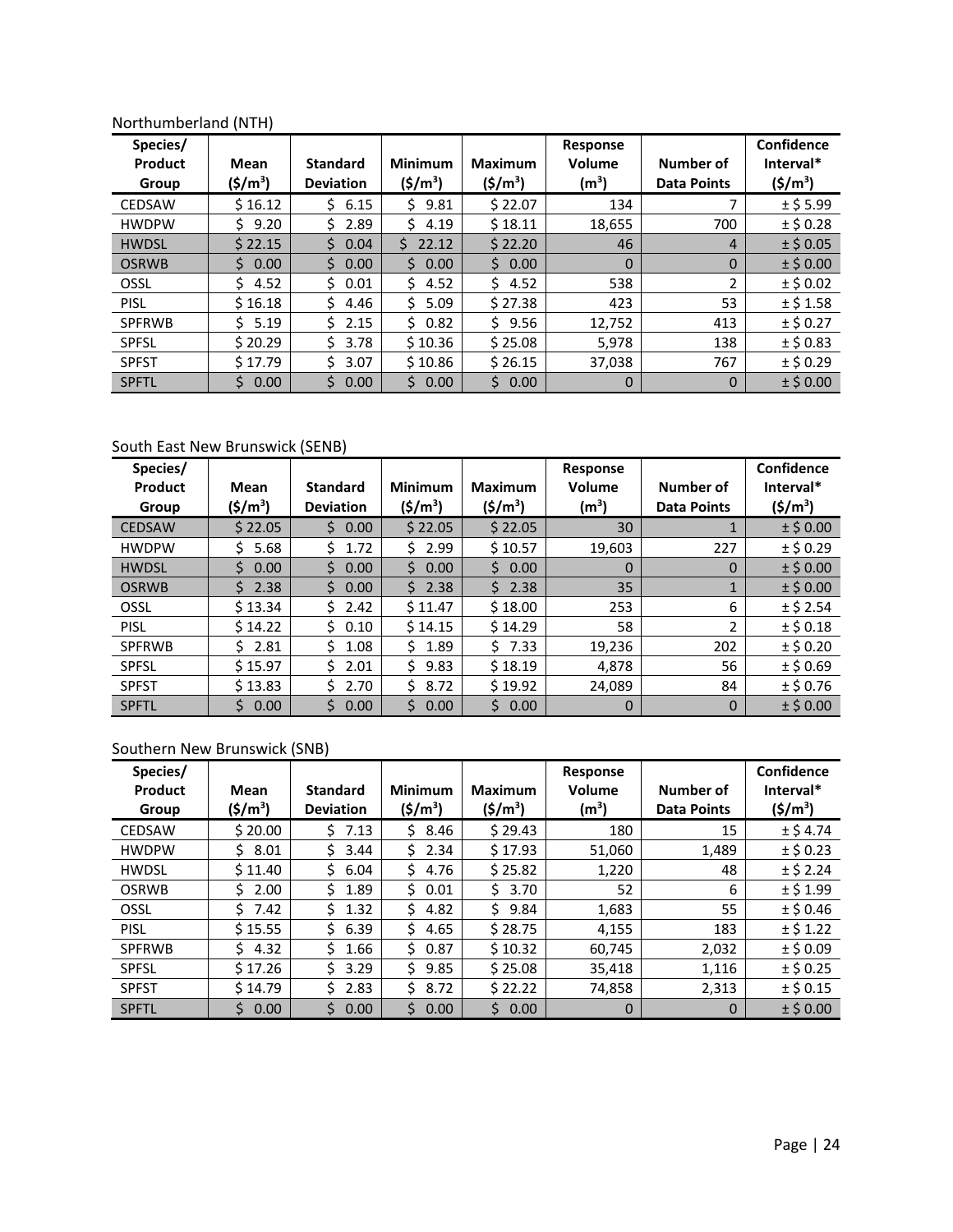| Species/<br>Product<br>Group | Mean<br>$(5/m^3)$ | <b>Standard</b><br><b>Deviation</b> | <b>Minimum</b><br>$(\frac{\xi}{m^3})$ | <b>Maximum</b><br>$(\$/m^3)$ | <b>Response</b><br>Volume<br>(m <sup>3</sup> ) | Number of<br><b>Data Points</b> | Confidence<br>Interval*<br>$(5/m^3)$ |
|------------------------------|-------------------|-------------------------------------|---------------------------------------|------------------------------|------------------------------------------------|---------------------------------|--------------------------------------|
| <b>CEDSAW</b>                | \$15.67           | 5.04<br>S                           | 5.85<br>S                             | \$24.59                      | 1,471                                          | 40                              | $±$ \$ 2.05                          |
| <b>HWDPW</b>                 | \$11.20           | 3.55                                | 3.89                                  | \$22.09                      | 38,170                                         | 1,166                           | $±$ \$ 0.27                          |
| <b>HWDSL</b>                 | \$25.33           | \$14.57                             | \$15.89                               | \$85.38                      | 405                                            | 22                              | $±$ \$ 8.00                          |
| <b>OSRWB</b>                 | Ś.<br>0.00        | Ś<br>0.00                           | Ś.<br>0.00                            | \$0.00                       | $\Omega$                                       | $\Omega$                        | $±$ \$ 0.00                          |
| OSSL                         | \$10.05           | 1.71<br>S                           | 4.82<br>S.                            | \$13.93                      | 4,034                                          | 128                             | $±$ \$ 0.39                          |
| <b>PISL</b>                  | \$15.74           | 5.79<br>Ś                           | 6.86<br>S.                            | \$27.51                      | 771                                            | 55                              | $±$ \$ 2.01                          |
| <b>SPFRWB</b>                | 4.08<br>S.        | 1.60<br>Ŝ.                          | 50.74                                 | \$10.32                      | 13,188                                         | 345                             | $±$ \$ 0.22                          |
| <b>SPFSL</b>                 | \$16.28           | Ś<br>3.93                           | \$10.25                               | \$24.75                      | 20,548                                         | 447                             | $±$ \$ 0.48                          |
| <b>SPFST</b>                 | \$15.57           | 2.98                                | 9.64<br>Ŝ.                            | \$22.22                      | 23,683                                         | 527                             | $±$ \$ 0.33                          |
| <b>SPFTL</b>                 | Ś.<br>0.00        | Ś.<br>0.00                          | Ś.<br>0.00                            | Ś.<br>0.00                   | $\Omega$                                       | 0                               | $±$ \$ 0.00                          |

York-Sunbury-Charlotte (YSC)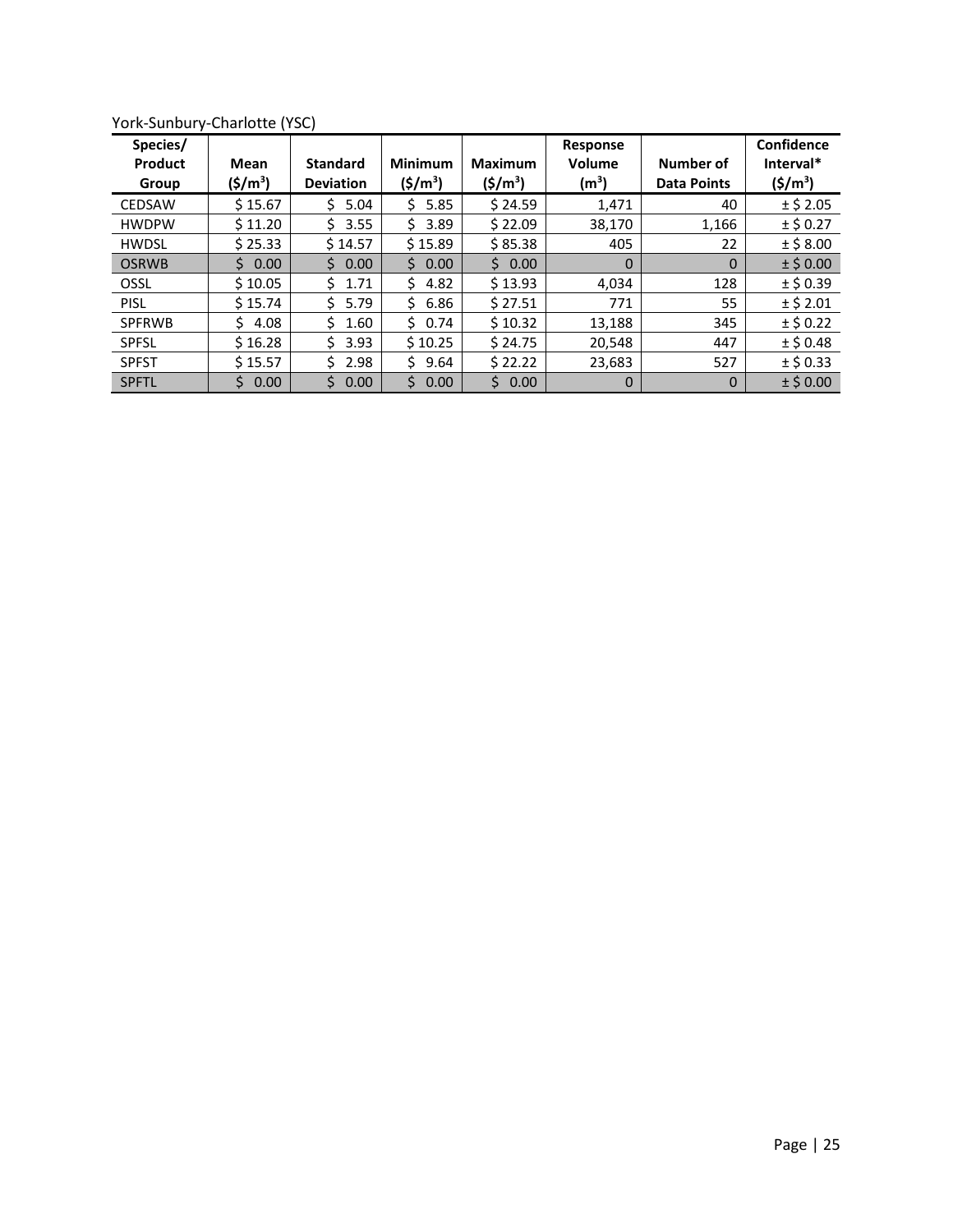## APPENDIX C

<span id="page-26-0"></span>**OTHER ANALYSES COMPLETED**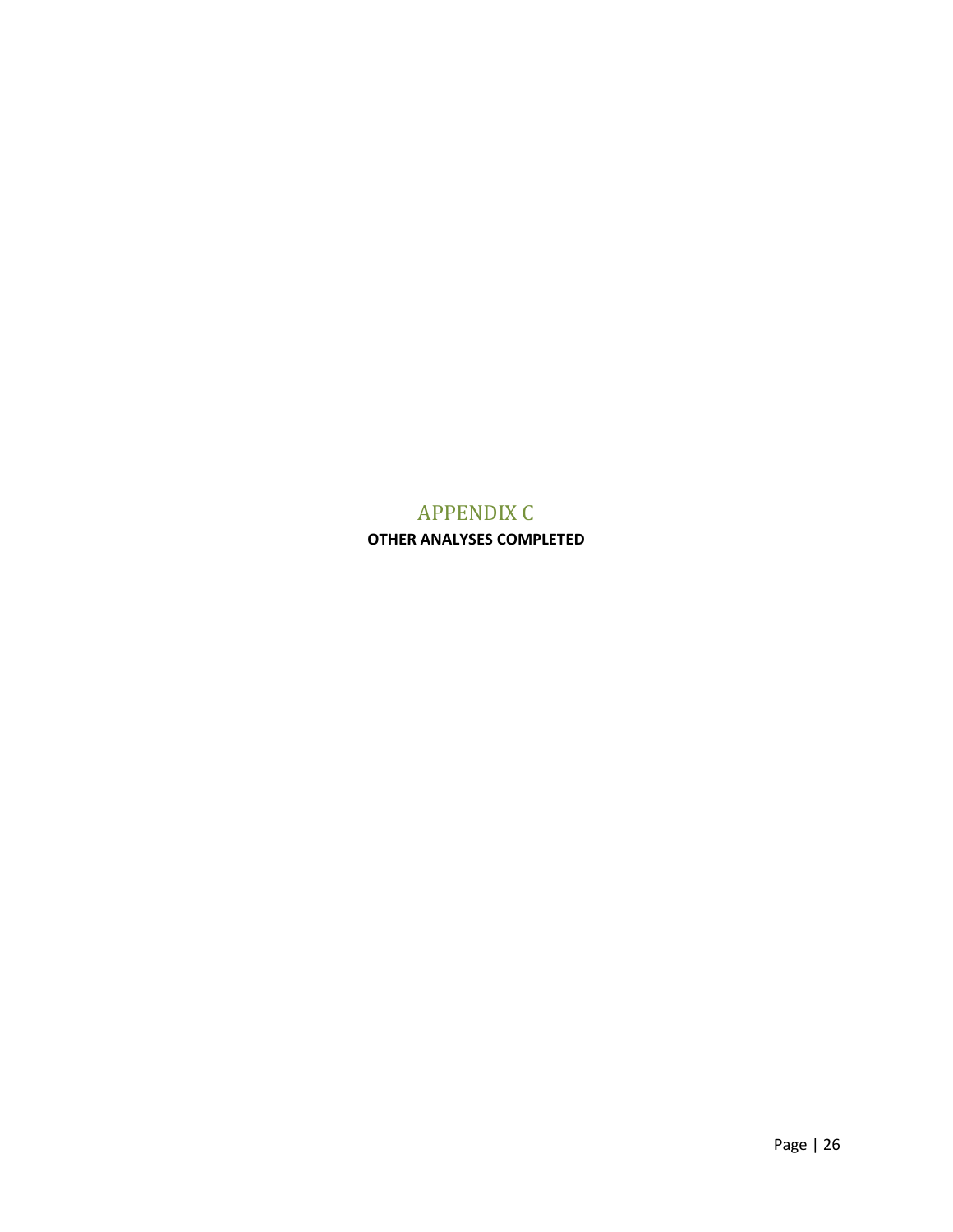The Commission also explored a number of different methods for calculating provincial averages for fair market value. Below is a description of some of the methods explored and the following table outlines a comparative analysis between the final results and methodology chosen by the Commission and the other methods explored.

Column A – This column contains the arithmetic mean of the transactional dataset with outliers excluded from the calculation as described in the body of the report (results from Table 8).

Column B – This column contains the arithmetic mean of the transactional dataset with outliers included in the calculation. This method was not selected because the Commission wanted to conduct calculations in a manner consistent with the adjacent jurisdiction of Maine, USA.

Column C – This column contains the arithmetic mean of the contractor dataset with outliers excluded from the calculation as described in the body of the report (results from Table 9).

Column D – This column contains the arithmetic mean of the contractor dataset with outliers included in the calculations.

Column  $E -$  This column contains the provincial average stumpage rates for the species/product groups weighted by Board region production levels (from Table 13).

Column F – This column contains the average "assigned" stumpage value by species/product group that was calculated using the lump-sum data that was collected.

Column G – This column shows the effect of including the "assigned" stumpage values with the rest of the stumpage data to calculate the average stumpage value by species/product group.

| Species/<br>Product |            |         |             |            |         |         |            |
|---------------------|------------|---------|-------------|------------|---------|---------|------------|
| Group               | A          | B       | C           | D          | $E^*$   | F       | G          |
| <b>CEDSAW</b>       | \$19.32    | \$19.42 | \$19.50     | \$18.39    | \$17.52 | \$28.68 | \$17.07    |
| <b>HWDPW</b>        | Ś.<br>9.95 | \$10.11 | \$.<br>9.64 | \$10.01    | \$9.94  | \$11.05 | \$9.96     |
| <b>HWDSL</b>        | \$24.34    | \$29.82 | \$13.71     | \$13.71    | \$21.06 | \$31.82 | \$19.46    |
| <b>OSRWB</b>        | 2.06<br>Ś. | \$2.11  | No data     | No data    | \$2.04  | No data | \$<br>2.04 |
| OSSL                | 9.28<br>Ś. | \$9.53  | \$11.09     | \$11.14    | \$9.93  | No data | \$<br>9.97 |
| <b>PISL</b>         | \$15.69    | \$15.88 | \$16.00     | \$16.00    | \$15.68 | \$8.37  | \$15.33    |
| <b>SPFRWB</b>       | 54.31      | \$4.50  | \$3.54      | Ś.<br>3.59 | \$4.07  | \$4.77  | \$<br>3.64 |
| <b>SPFSL</b>        | \$17.28    | \$17.39 | \$17.10     | \$17.12    | \$17.82 | \$19.11 | \$17.93    |
| <b>SPFST</b>        | \$15.50    | \$15.60 | \$16.74     | \$16.71    | \$15.42 | \$17.15 | \$15.41    |
| <b>SPFTL</b>        | \$17.92    | \$18.21 | No data     | No data    | \$17.92 | No data | \$17.92    |

\* - These are the values chosen by the Commission to represent the provincial "Fair Market Value".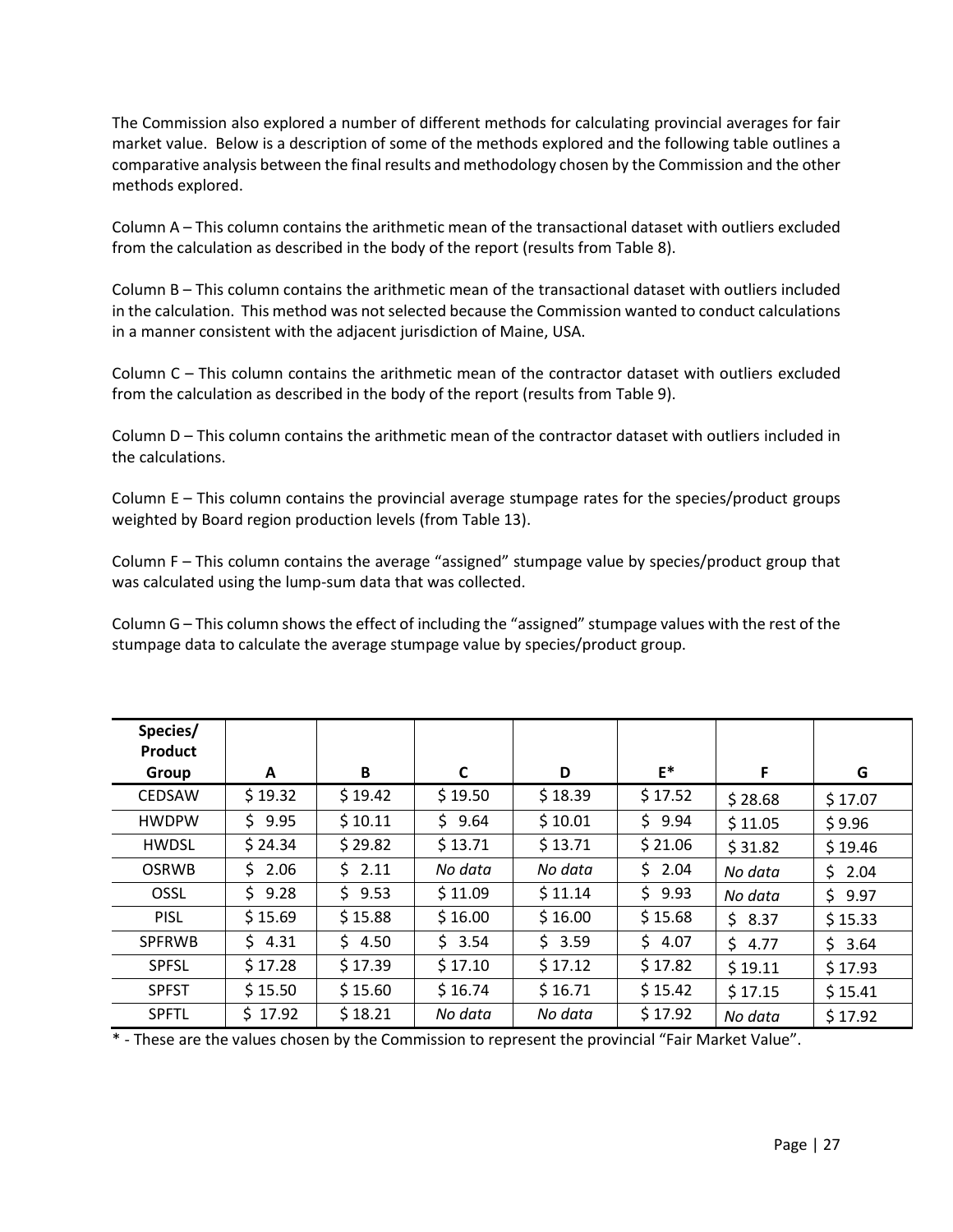# APPENDIX D

<span id="page-28-0"></span>**DELIVERED AND STUMPAGE VALUES BY MONTH**